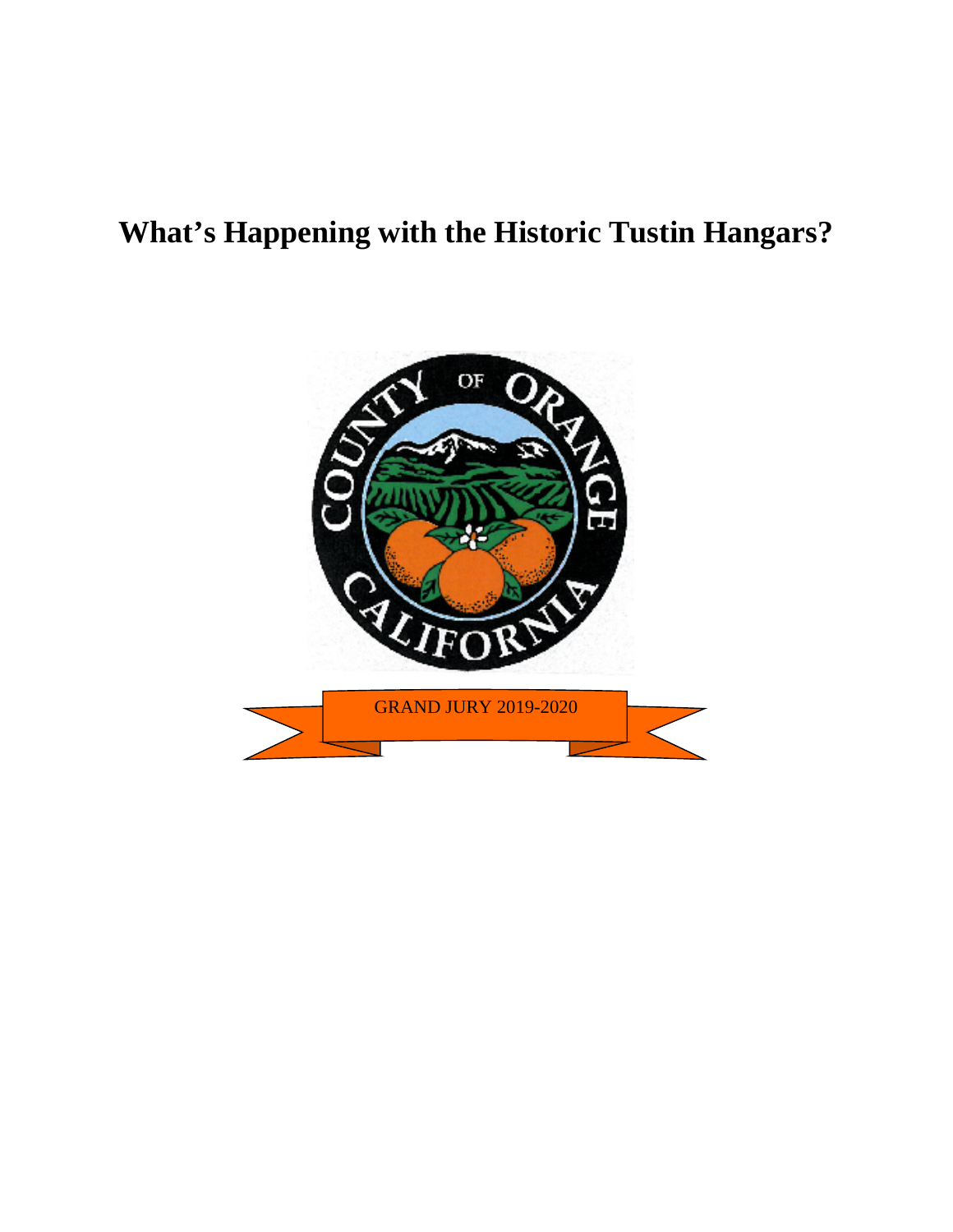## **TABLE OF CONTENTS**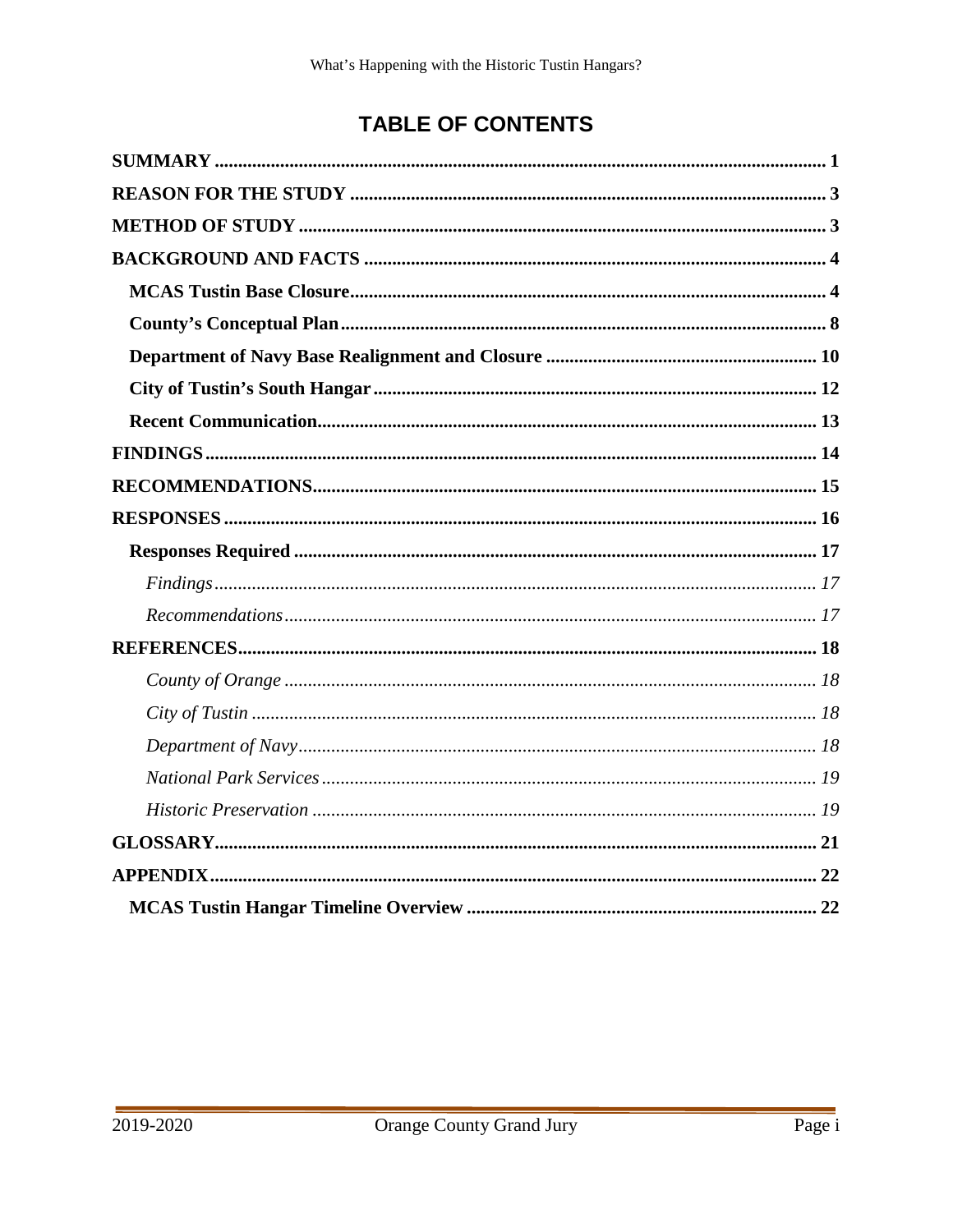## **FIGURES**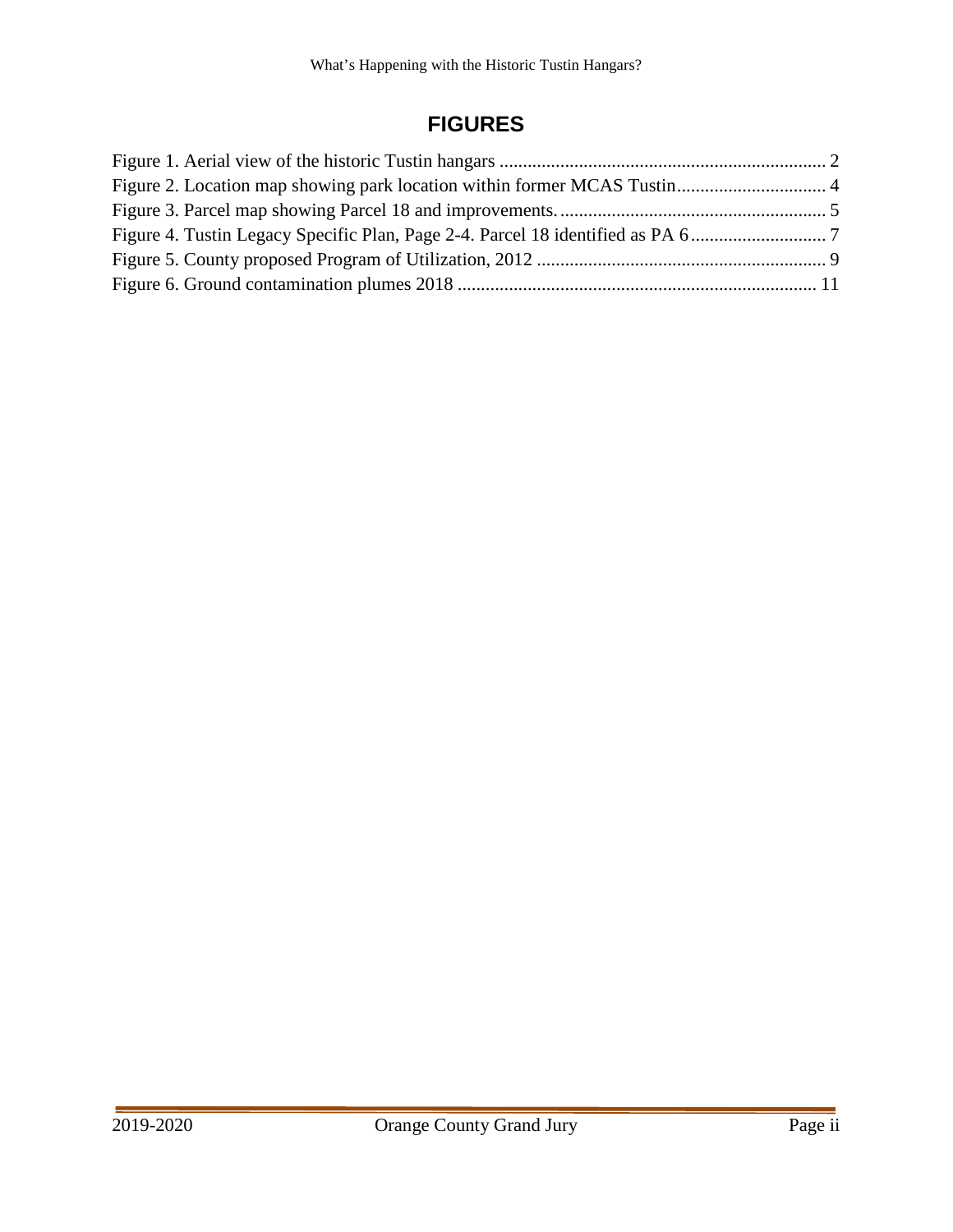# **SUMMARY**

<span id="page-3-0"></span>When former Marine Corp Air Station (MCAS) Tustin closed in 1994, the County of Orange, supported by the City of Tustin, applied for and received approval from the Department of the Navy to develop Parcel 18 through a no-cost Public Benefit Conveyance (PBC). The 85-acre property includes the North "blimp" Hangar, one of two similar historical structures on the former base, which was proposed to be preserved as the centerpiece for a county regional park (see [Figure 1\)](#page-4-0).

The County of Orange has spent significant time and resources over the past twenty-five years attempting to generate plans to redevelop the property as a regional park, yet has been unable to obtain the necessary approvals for an economically viable plan within the constraints of the PBC. Unexpected changes in the original conditions, including the Navy's prolonged and continued cleanup of on-site contaminants and the North Hangar's partial roof collapse in 2013, have made redevelopment potentially more complicated and costly.

As the Local Reuse Authority, the City of Tustin received the majority of the property within former MCAS Tustin as part of an Economic Development Conveyance (EDC), including the historic South Hangar, which was slated to be demolished. The EDC allows the City of Tustin to generate income from property sales or leases to offset infrastructure and redevelopment costs. In 2013, the City of Tustin commenced licensing the South Hangar for interim uses, and has more recently developed plans and budgeted funds for initial repairs and renovation to begin in 2020. The planned retention of the South Hangar significantly reduces the potential economic viability or public benefit to be gained from also retaining the North Hangar.

Based on altered conditions, the City of Tustin appears to be in a more advantageous position than the County to redevelop the 85 acres within Parcel 18 as it is the Local Reuse Authority, and could potentially accept the property through its existing Economic Development Conveyance and re-plan/redevelop the property in joinder with currently owned adjacent properties. The Department of the Navy has expressed its concern to the County that absent a viable plan and path forward on the transfer of Parcel 18 to the County, the Navy will re-engage the National Park Service (NPS) and the City of Tustin to discuss an alternative conveyance mechanism to meet the objectives of the original agreement and the Tustin Legacy Specific Plan.

The County once envisioned a unique regional park with a grand testament to Orange County's military history at its center. However, it has been ineffective in its planning efforts and unexpected circumstances have diminished the potential economic viability and public benefit to be gained from a county regional park in this location. Despite altered conditions and the lack of an approved plan, there is no indication that the County has reevaluated the fundamental benefit of remaining involved in development of Parcel 18. Best practices for any policy making body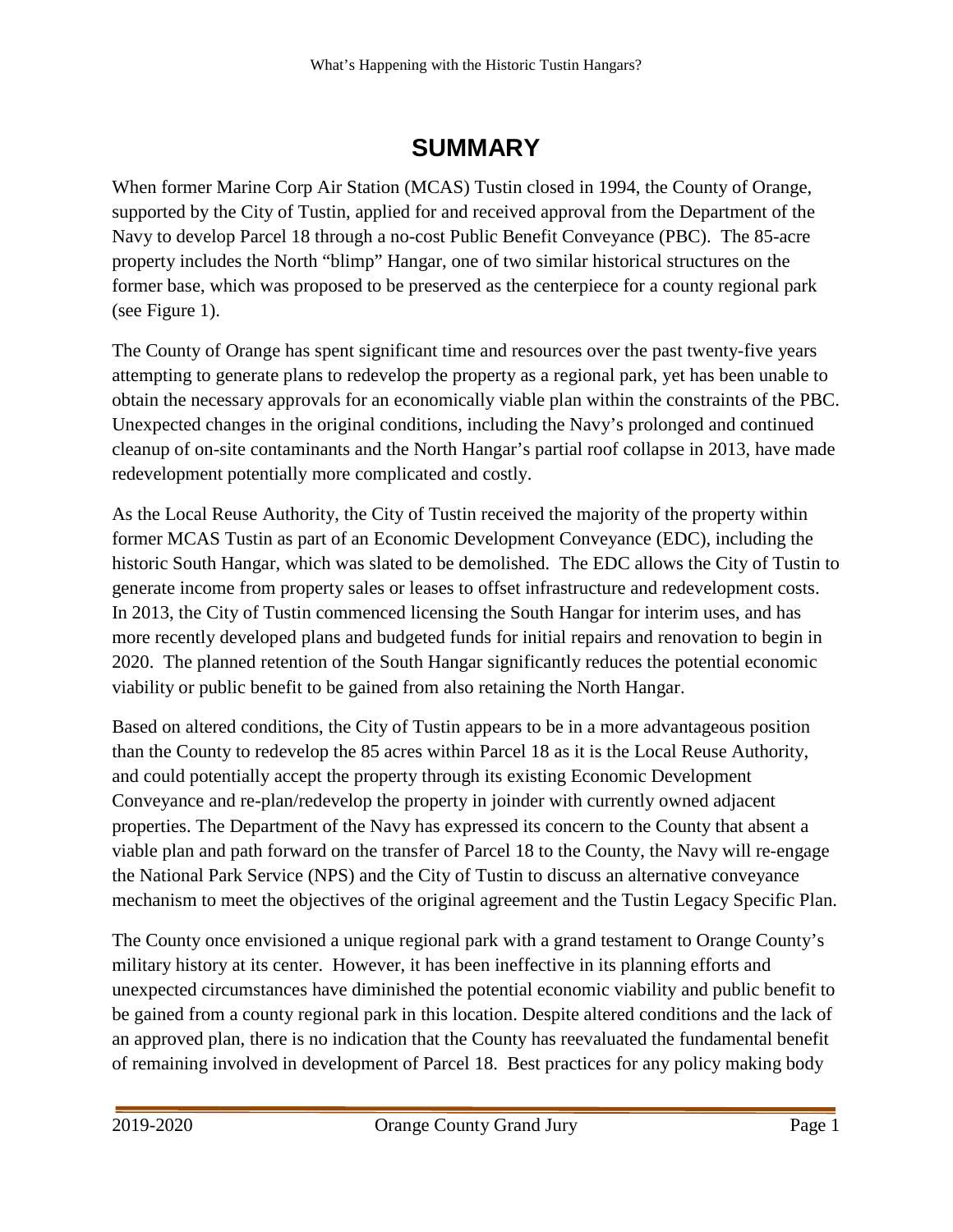includes reevaluating decisions made when circumstances change. It is time for the County of Orange to reevaluate its ability to provide additional benefit to county residents from its involvement with the redevelopment of Parcel 18 as a county regional park.



Image clipped from Google Earth<sup>1</sup>

<span id="page-4-0"></span>Figure 1. Aerial view of the historic Tustin hangars North Hangar and Parcel 18 are in the foreground. South Hangar is in the background

<span id="page-4-1"></span><sup>&</sup>lt;sup>1</sup> Google Data LDEO – Columbia, NSF, NOAA Data SIO, NOAA, U.S. Navy, NGA, GEBCO Landsat/Copernicus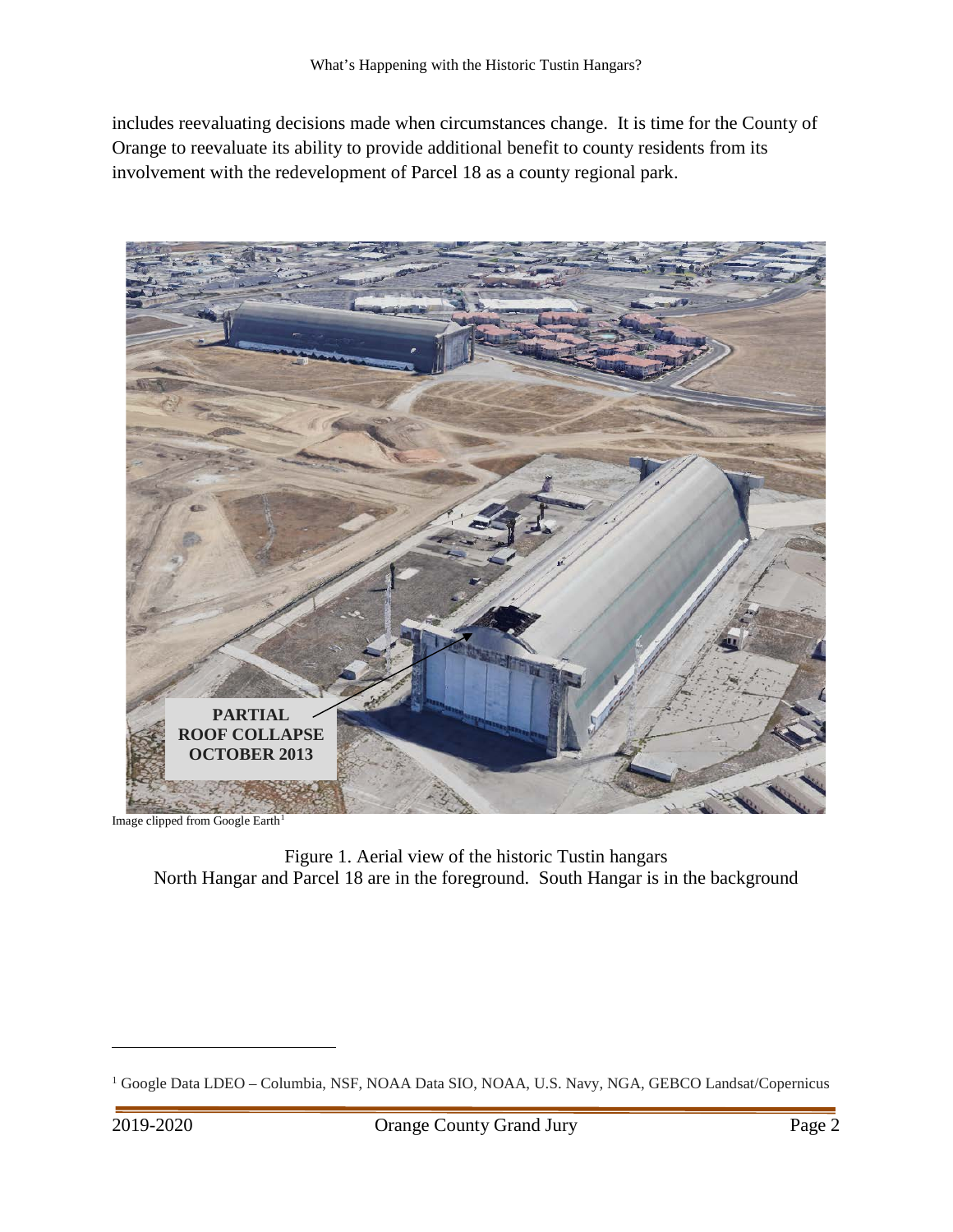# **REASON FOR THE STUDY**

<span id="page-5-0"></span>The reason for this investigation is to provide a current review of the County's plan to redevelop the 85-acre parcel within the former MCAS Tustin as a county regional park. It has been over twenty-five years since the County's Public Benefit Conveyance application was approved by the Department of the Navy, yet no redevelopment plans have been approved and the property continues to deteriorate as surrounding properties become developed. The Orange County Grand Jury's intent is to facilitate a path forward that would be most beneficial to the residents of Orange County.

# **METHOD OF STUDY**

<span id="page-5-1"></span>In conducting its investigation, the Grand Jury completed extensive document review and online research pertaining to the history and reuse of Parcel 18 within the former MCAS Tustin property. The Grand Jury interviewed ten individuals including representatives from the City of Tustin and Orange County who provided invaluable information to the Grand Jury in its investigation.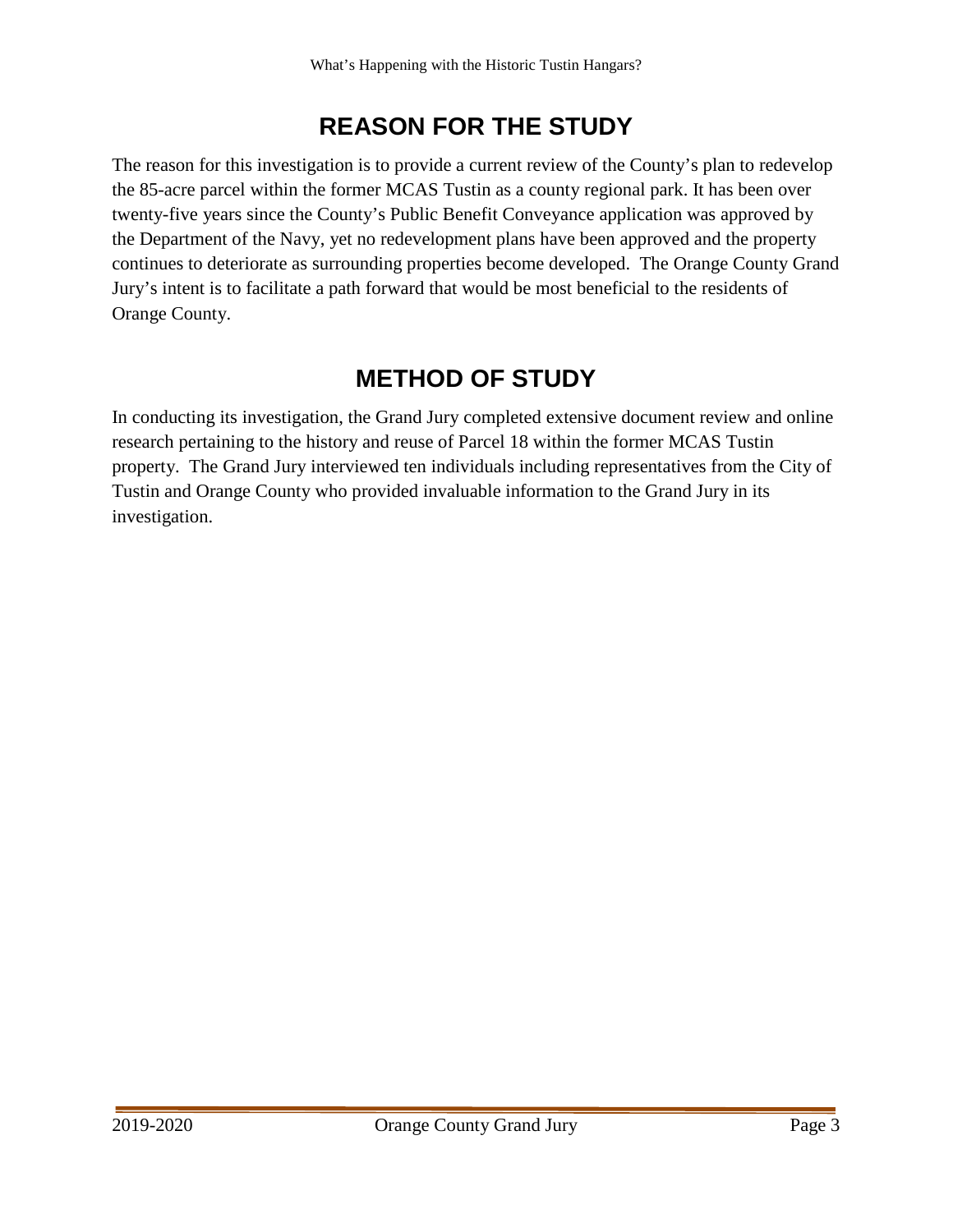# **BACKGROUND AND FACTS**

## <span id="page-6-1"></span><span id="page-6-0"></span>**MCAS Tustin Base Closure**

As part of the military base realignment and closures in the 1990's, Orange County applied for and received approval in 1994 for a no-cost Public Benefit Conveyance of Parcel 18, containing 85 acres within the former MCAS Tustin [\(Figure 2\)](#page-6-2).<sup>[2](#page-6-3)</sup> Sites and buildings obtained through the PBC program are required to be used exclusively for parks and recreation purposes and any income in excess of repairs, rehabilitation, restoration, and maintenance can only be used for public historic preservation, park, or recreational purposes.



<span id="page-6-2"></span>Image from park concept report to County of Orange, 2011, prepared by Tait and Associates

Figure 2. Location map showing park location within former MCAS Tustin

<span id="page-6-3"></span><sup>&</sup>lt;sup>2</sup> See Appendix for additional background and detail on base closure and history.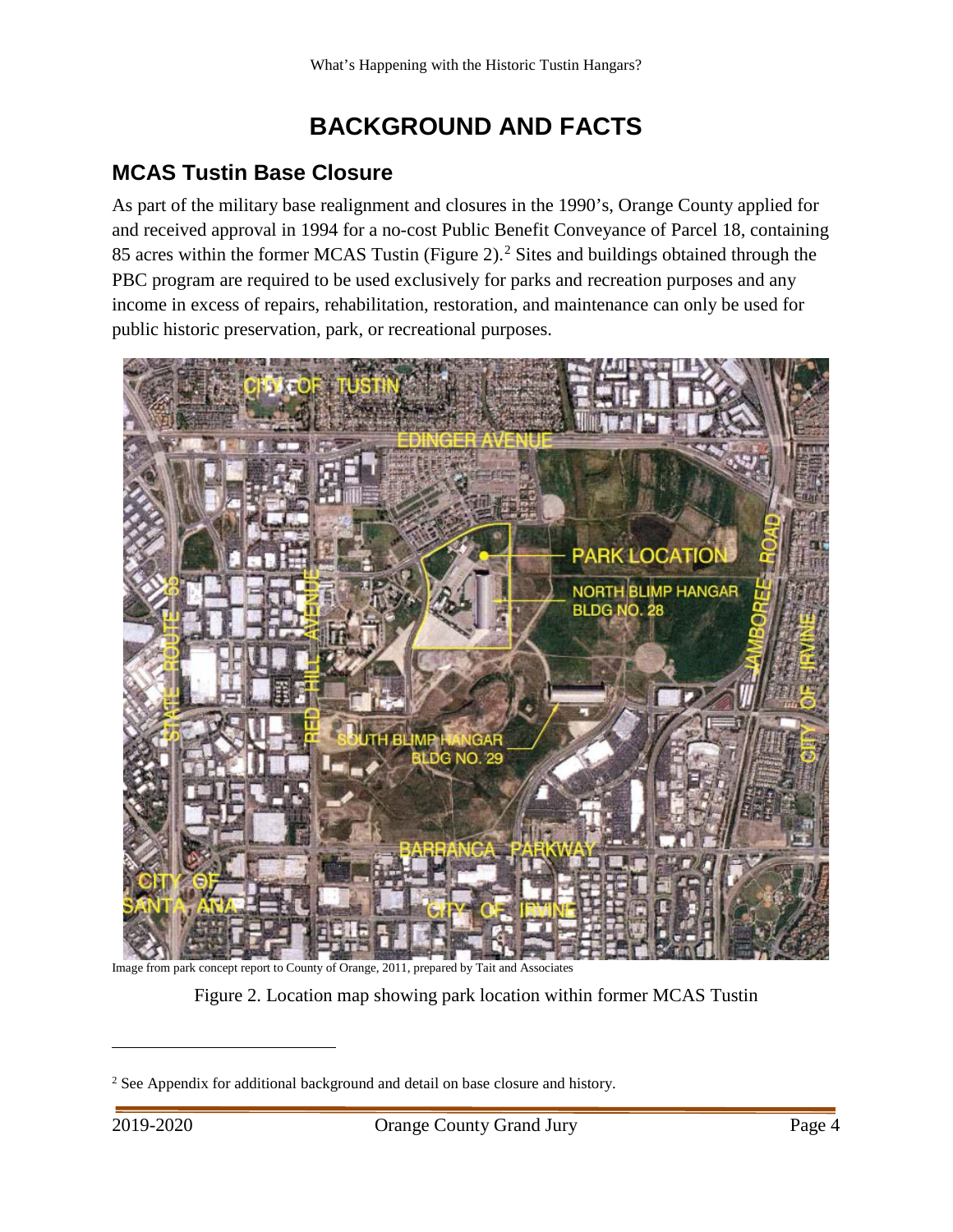Parcel 18 contains the historic North Hangar, also known as Hangar 1 or Building 28, along with the historically significant control tower and helium storage buildings [\(Figure 3\)](#page-7-0). The County intended to redevelop the property as a county regional park, retaining the historic North Hangar as a centerpiece.



Image from park concept report to County of Orange, 2011, prepared by Tait and Associates

Figure 3. Parcel map showing Parcel 18 and improvements.

<span id="page-7-0"></span>The County's role in preserving historical structures was the impetus behind its interest in acquiring, redeveloping, and maintaining the property as a county regional park. Without the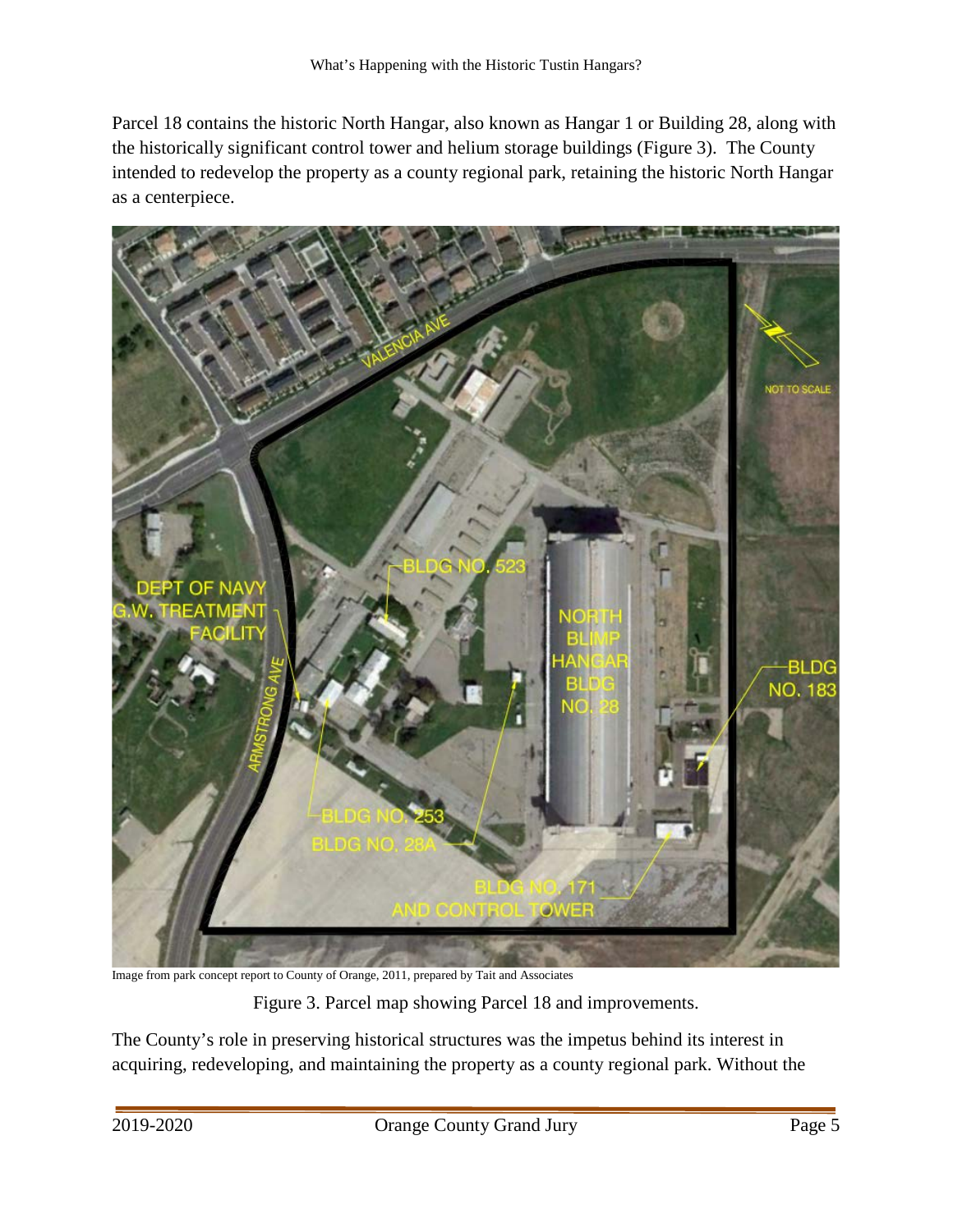retention of historic elements, the flat infill development site does not embody the typically unique characteristics of regional recreational facilities within the recreation element of the County's general plan, nor does it offer more than what is available in nearby local parks. The proposed park lies within Supervisorial District 3, which currently has a larger share of parks in comparison to most of the other districts. Moreover, there appears to be limited need or countywide political support to spend funds for additional recreational venues in this district.

The City of Tustin, as the Local Reuse Authority, approved and supported Orange County's PBC application, and adopted the county regional park as a feature of the Tustin Legacy Specific Plan. <sup>[3](#page-8-0)</sup> The City of Tustin entered into a no-cost Economic Development Conveyance (EDC) with the Department of the Navy to acquire the majority of the former MCAS Tustin property. The EDC allows the City of Tustin the ability to generate income from land sales and leases to offset infrastructure and development costs. Additionally, in its position as the Local Reuse Authority, the City of Tustin has authority over the review and approval of any reuse or redevelopment of property within the former MCAS Tustin under the Tustin Legacy Specific Plan.

A Memorandum of Agreement (MOA), signed in 1999, between the Department of the Navy, the California State Historic Preservation Office, Orange County, and the City of Tustin, sets out the stipulations and mitigation measures which the County and the City of Tustin would be required to meet if the hangar complexes are conveyed *without* historic preservation restrictions. Orange County and Tustin completed those mitigation measures in 2009. As a result, the Navy determined the MOA was no longer in effect and the future disposal of the property is not encumbered by a historic preservation covenant.<sup>[4](#page-8-1)</sup>

<span id="page-8-0"></span><sup>3</sup> See References #5 - Tustin Legacy Specific Plan

<span id="page-8-1"></span><sup>4</sup> See References #15 - MOA Stipulations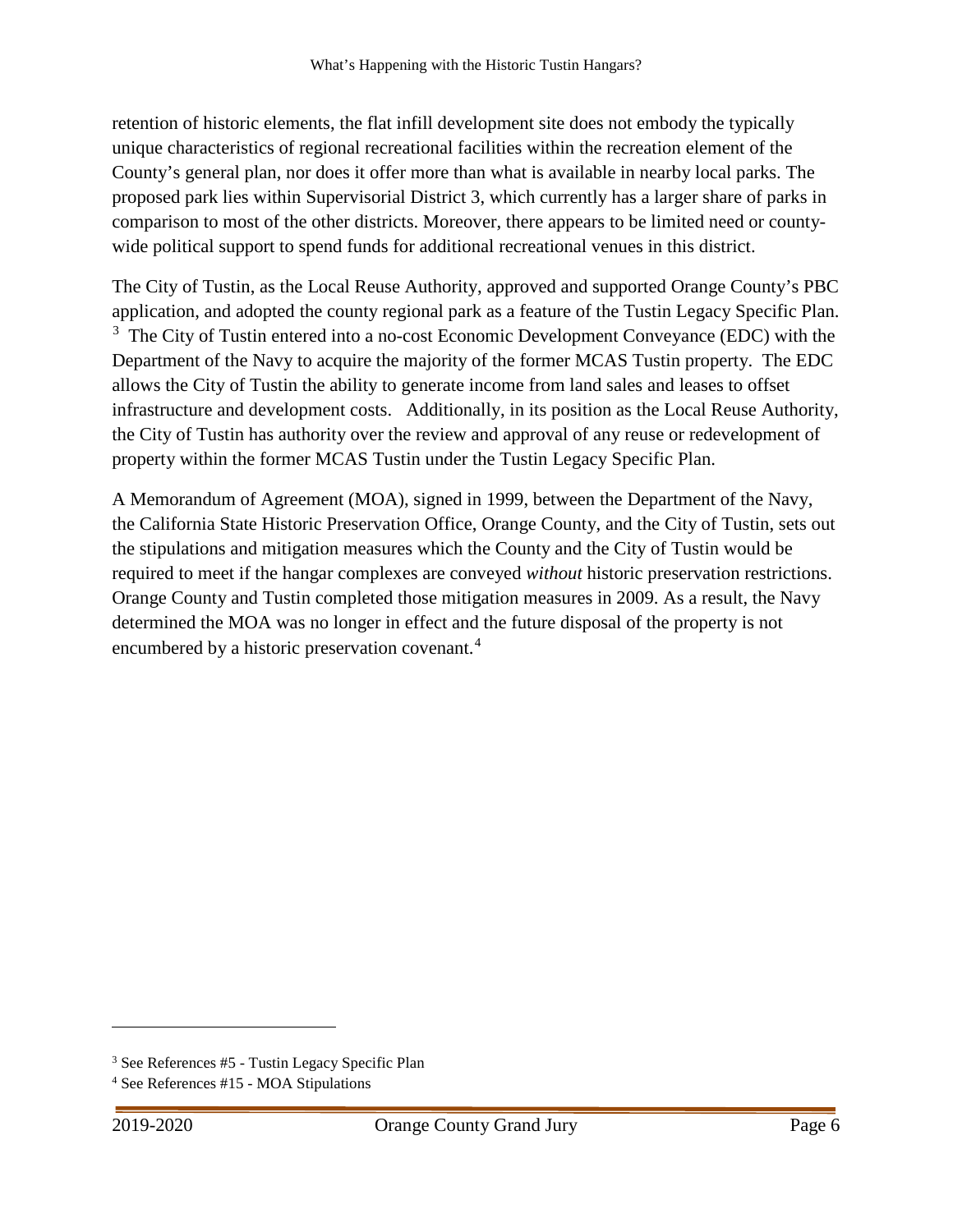

Figure 4. Tustin Legacy Specific Plan, Page 2-4. Parcel 18 identified as PA 6

<span id="page-9-0"></span>Parcel 18 is designated as Planning Area 6 within the Tustin Legacy Specific Plan [\(Figure 4\)](#page-9-0), and its designated land use is as a county regional park. Section 3.9 of the Tustin Legacy Specific Plan sets out the Development Standards and Use Regulations pertaining to Planning Area 6 which regulate the redevelopment of the property. Surrounding land uses include existing residential development to the north, undeveloped commercial designated land to the south and east, and instituitonal uses to the west. A private high school is currently under construction to the east of Parcel 18.

The City of Tustin is the owner of the adjacent commercially zoned vacant property to the east and south of Parcel 18 and would be in a more advantageous position than the County to potentially re-plan future uses in joinder with this larger land area. Changes to the land use of Parcel 18 could have potential negative impacts on adjacent properties which were planned in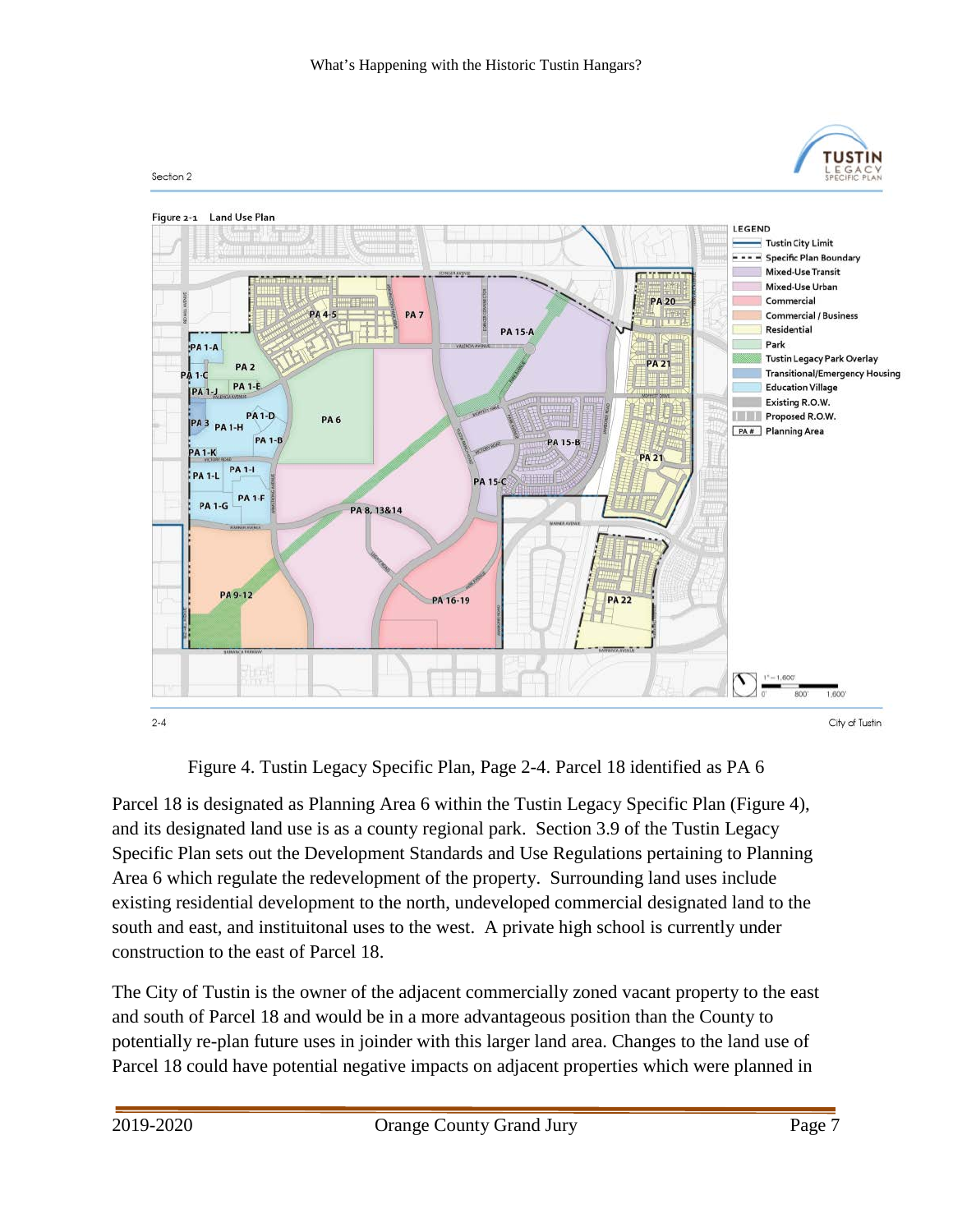anticipation of a regional park being developed. Any proposed changes to the existing recreational park land use to more intensive uses would require revising the Tustin Legacy Specific Plan which would most likely include additional environmental impact assessments and public hearings.

In May 2002, the City of Tustin received a Lease in Furtherance of Conveyance, (LIFOC), on the majority of the property within the former MCAS Tustin, including the property containing the historic South Hangar, known as Hangar 2. The South Hangar was slated for demolition, and remained "moth-balled" with no activity through 2012. The county also considered accepting Parcel 18 through a LIFOC from the Navy at the same time, but they decided not to pursue a lease for unknown reasons.

In the original planning for the reuse of MCAS Tustin, the County of Orange also received approval for a PBC of a parcel designated as Disposal Site 2, which is an approximate 10-acre site to the northwest of Parcel 18, adjacent to Armstrong Avenue. Due to delays in transfer and altered conditions from the original planning, the County subsequently agreed to withdraw its application for the PBC of Disposal Site 2 as part of a multi-party agreement with the City of Tustin and the South Orange County Community College District. The City of Tustin and Department of the Navy agreed to amend their agreements to include Disposal Site 2 into the City of Tustin's EDC. Based on this precedent, it is anticipated that the City of Tustin will be able to amend its EDC to incorporate Parcel 18 should the County not proceed with its plans or should it withdraw its PBC application.

## <span id="page-10-0"></span>**County's Conceptual Plan**

In February 2012, the Orange County Board of Supervisors approved a conceptual plan for the Regional Park and submitted a Program of Utilization (POU) to the National Park Service (NPS) [\(Figure 5\)](#page-11-0). The County's conceptual plan for the POU included retention of the historic North Hangar. The POU also included a private partnership comprised of USA Water Polo and the Anaheim Ducks, who were proposing to lease areas within the future park. The POU had a development cost estimate of \$69,000,000 and annual maintenance costs of \$1,700,000 in 2011 dollars. The submitted POU never received the required approval from the NPS.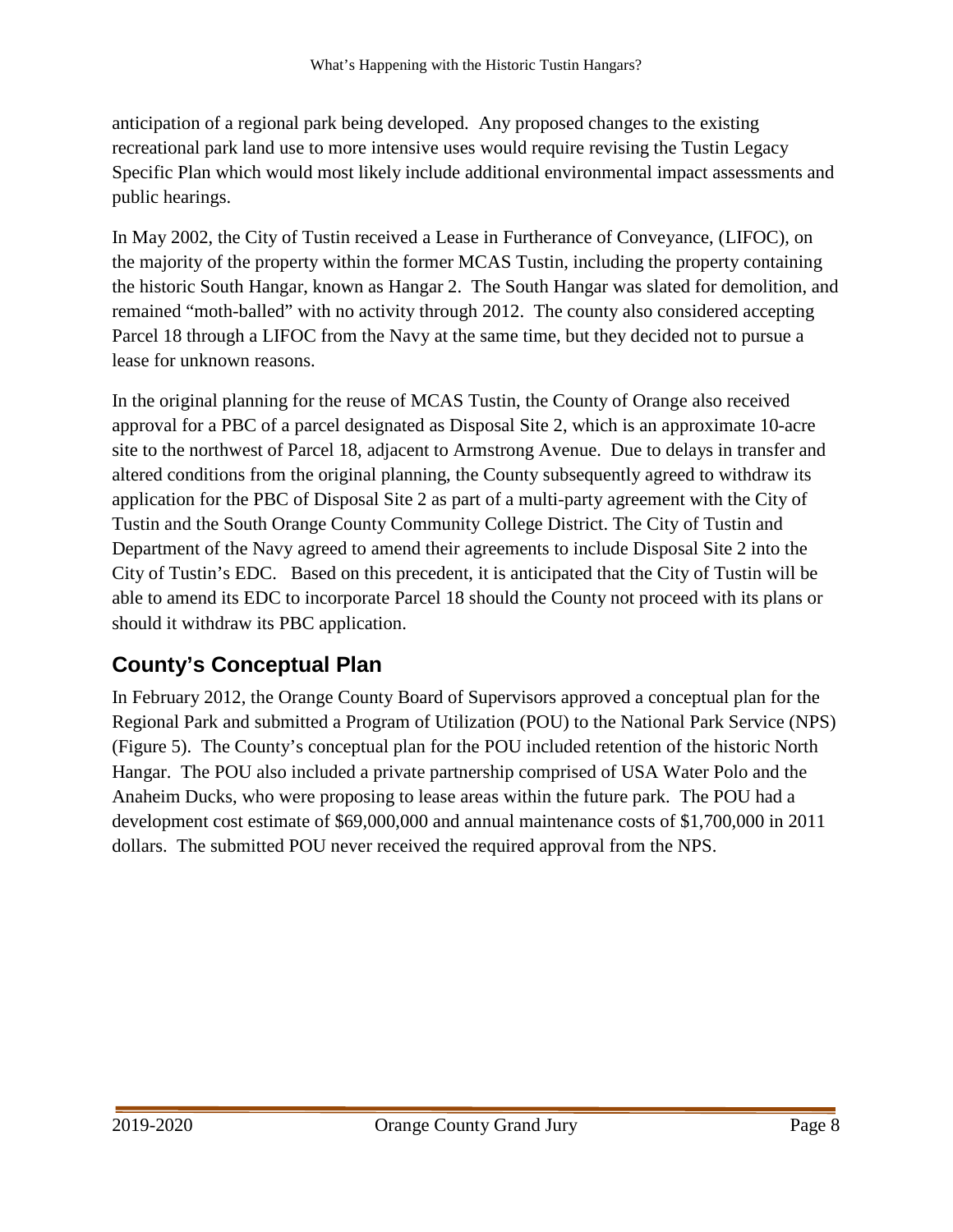

<span id="page-11-0"></span>Image from Orange County Program of Utilization submittal to National Parks Service, 2012

### Figure 5. County proposed Program of Utilization, 2012

The preliminary financing plan forwarded to the NPS as part of the POU submittal indicated there appeared to be viable financial support to design and construct the park at that time. The source for repayment of the proposed bond debt was assumed to be Orange County Parks' property tax apportionment revenue of approximately \$9,800,000, which was to become available in 2016. The County has made no modification to its program of utilization or submittal to the NPS. Prospective tenants have moved on to other locations and the anticipated financing is no longer in place.

In October 2013, a portion of the North Hangar's roof collapsed (see Figure 1). As a result, the structure was "red-tagged" and not permitted to be occupied. The damage was temporarily stabilized by the Department of the Navy in 2014, at a cost of \$3.2 million. The Navy's annual contracted cost to maintain the North Hangar structure is approximately \$350,000. The Department of the Navy is not legally obligated to repair the hangar, and the structure is only required to be in a stabilized condition at the time of transfer. The County of Orange has sought no engineering assessments or cost estimates to repair the damage to the North Hangar.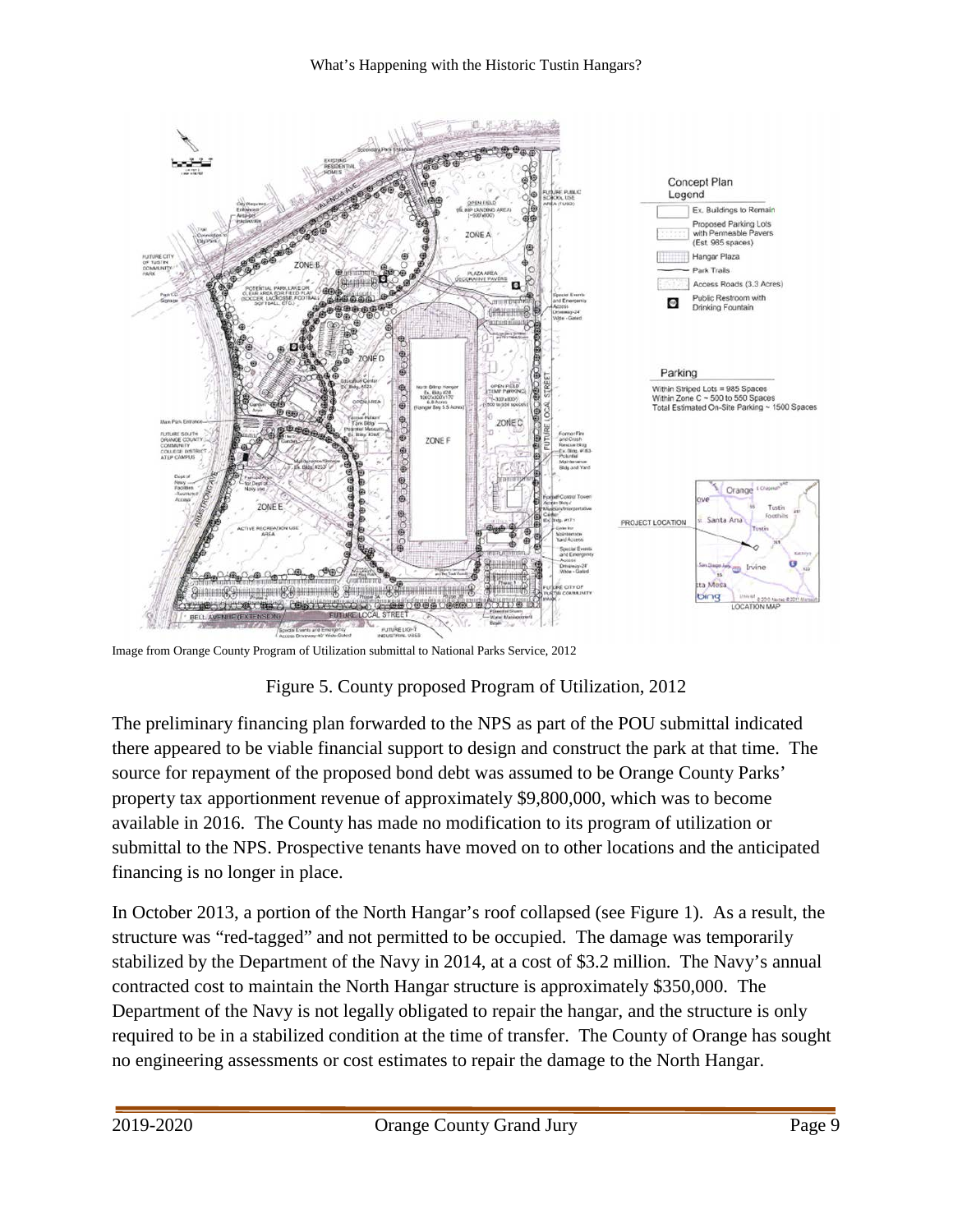An investigation and assessment of the historic South Hangar, conducted in September 2017 by consultants to the City of Tustin, indicated potential hazardous materials within the structure. The hazardous materials identified were asbestos, lead, biological contaminants, and groundwater contaminates which may result in vapor intrusion issues. These same hazardous materials would be assumed to exist within the North Hangar and mitigation of these hazardous materials could add significant costs to either retention or demolition of either of the hangar structures.

The County of Orange has retained multiple land use consultants to assess and provide development concepts for the property over the past 25 years, including alternative redevelopment conceptual plans without retaining the North Hangar. None of the potential development concepts were considered to be economically or legally viable within the constraints of a PBC. The cost to demolish the North Hangar and its ancillary structures to clear the property would be significant, with preliminary estimates in the range of \$15-25 million. Without the retention of the historic structures, and with limited potential for recreational uses to generate income, there does not appear to be significant offsetting financial or public benefit to the residents of Orange County.

The County of Orange has indicated an interest in applying to the National Park Service to alter the conveyance mechanism to a Historic Monument PBC, yet has made little to no progress towards submitting that application. Although a Historic Monument PBC may include revenue producing activities to support the historic monument, all income exceeding the cost of repair, rehabilitation, and maintenance must be used for public historic preservation, park or recreational purposes. The application for *Obtaining Real Property for Historic Monument Purposes*[5](#page-12-1) requires that some historical elements be maintained, and requires extensive details on the proposed Preservation Plan, Use Plan, and Financial Plan. The County currently has no viable proposals to meet the preservation, use, and financial requirements of a Historic Monument PBC.

## <span id="page-12-0"></span>**Department of Navy Base Realignment and Closure**

The Department of the Navy's Base Realignment and Closure Team, (BRAC), along with its environmental Base Clean-up Team and Restoration Advisory Board, (RAB) for MCAS Tustin, are the lead agencies in reviewing future uses and transfers of property within MCAS Tustin. The Department of the Navy's BRAC team operates extraction wells and equipment on Parcel 18, and continues to oversee the monitoring, testing, and clean-up of Chemicals of Concern in on-site soils and groundwater. The Navy will continue to monitor and clean-up groundwater contaminants until cleared by regulatory agencies, regardless of when the transfer of ownership of the property may ultimately occur.

<span id="page-12-1"></span><sup>5</sup> See References #13 - Public Benefit Conveyance – Historic Monument Application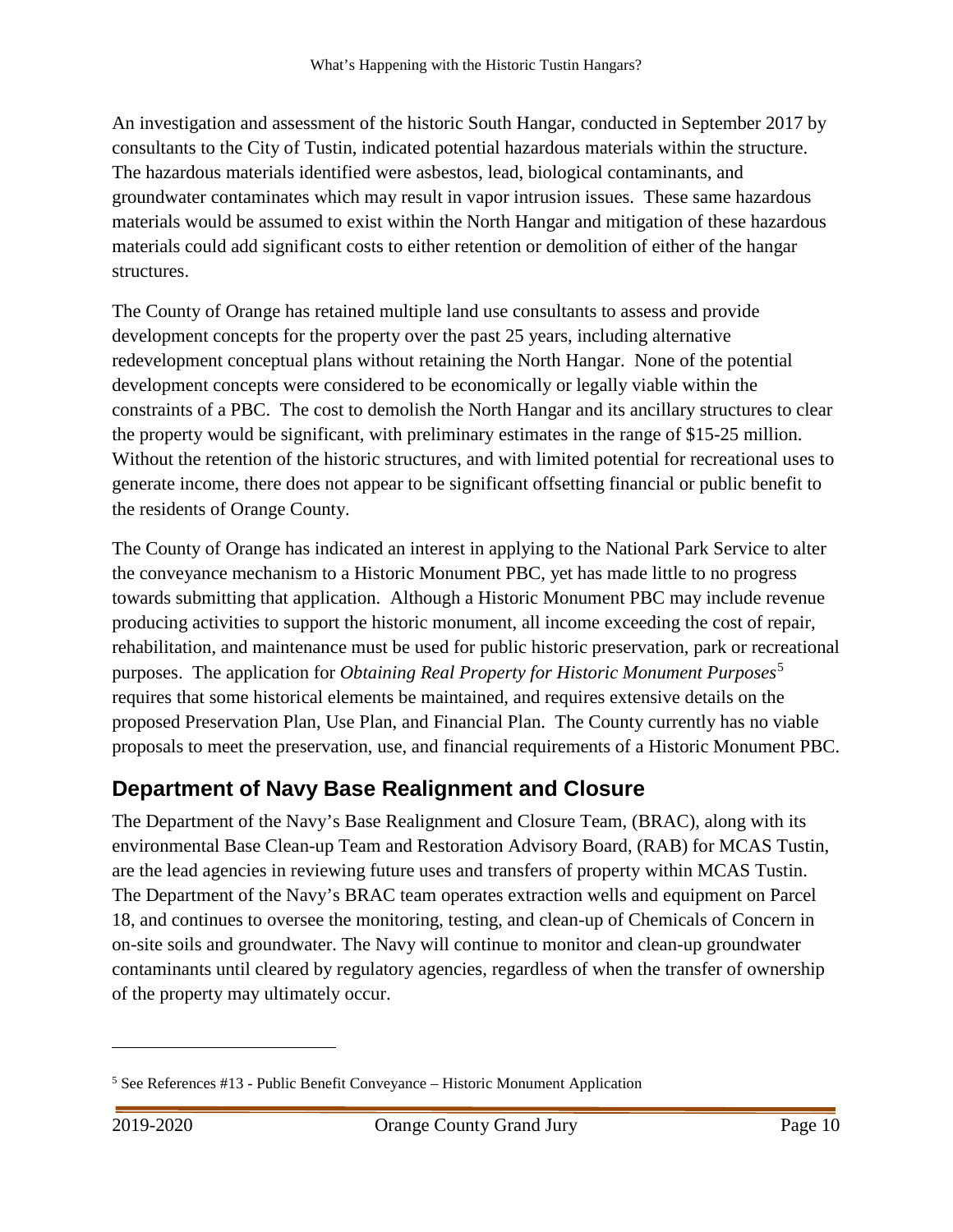

Image from PowerPoint presented at RAB meeting, Tustin October 2018. See references #10

<span id="page-13-0"></span>Figure 6. Ground contamination plumes 2018

Minutes from the October 2019 meeting of the RAB indicate that the Navy is continuing to monitor, test, and clean groundwater plumes, and levels of potential contaminants of concern continue to be reduced.<sup>[6](#page-13-1)</sup> Current contaminants of concern identified on the property include 1,2,3-TCP and PFAS. [Figure 6](#page-13-0) is a map of identified groundwater plumes on the MCAS site. Parcel 18 with the North Hangar is identified as Carve-Out 5, and the Tustin Legacy area with the South Hangar is identified as Carve-Out 6. The recently identified PFAS substances have yet to receive clarification of contaminant levels by the regulating authorities, including the California Department of Toxic Substances Control and will continue to be monitored and reported on by the RAB.

The RAB is also responsible for establishing any institutional controls, deed restrictions and any Covenants to Restrict Use of the Property (CRUP) documents. Potential institutional controls, deed restrictions and CRUP documents for Parcel 18 are unknown at this time. Conditions may include various measures such as grading limitations, vapor barriers, hazardous material abatement, storm water runoff management, and other remediation and/or mitigation measures.

<span id="page-13-1"></span><sup>6</sup> See References #10 - Navy RAB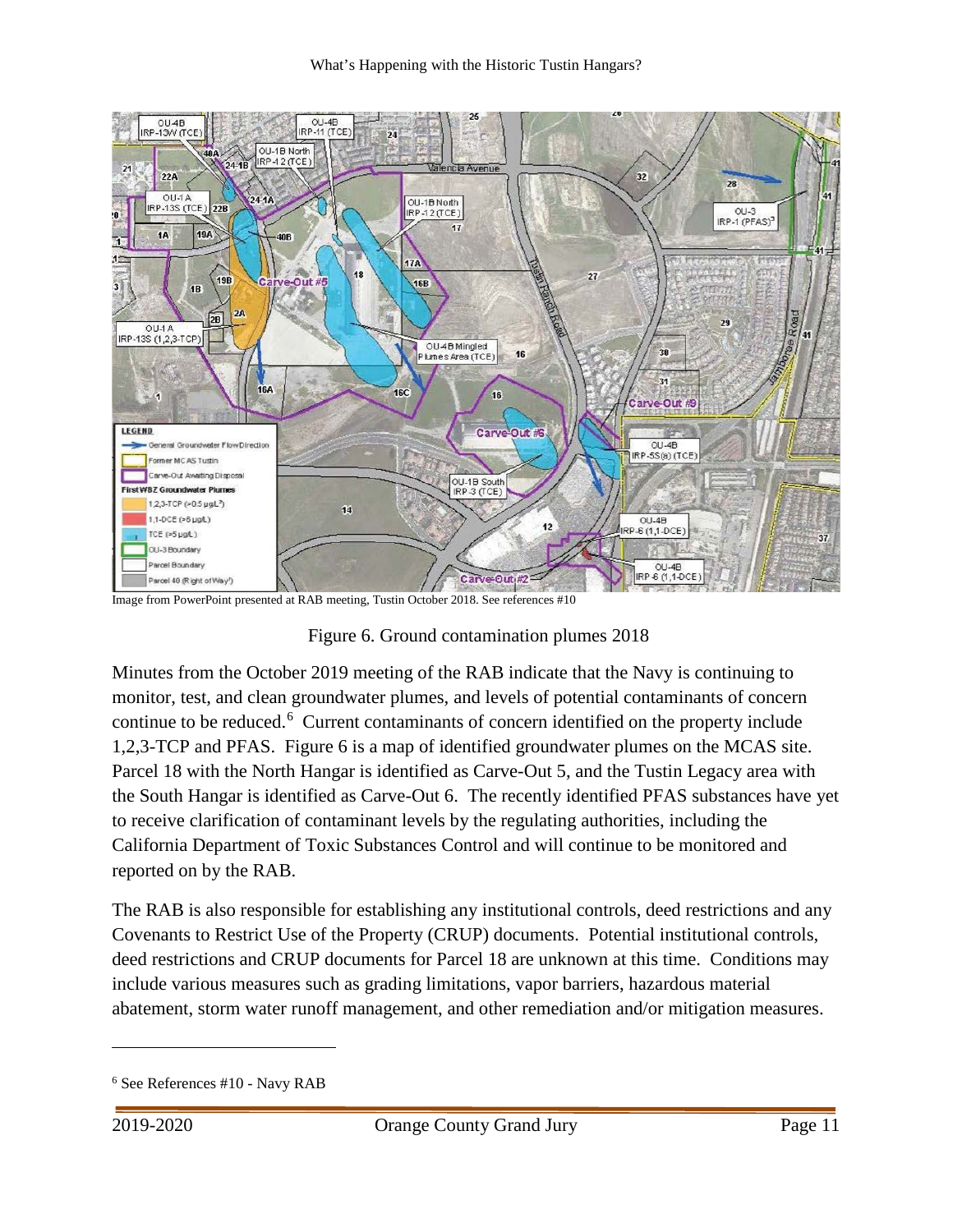These restrictions could limit the extent of future development and add additional costs and time to the redevelopment of the property.

On March 30, 2018, the Navy issued the draft Findings of Suitability to Transfer #10 (FOST #10), for Carve-Out 5 (which includes Parcel 18), and Carve-out 6 on former MCAS Tustin. Draft FOST #10 summarizes how transfer requirements and notifications have been satisfied and that the parcels are environmentally suitable for transfer. The draft FOST indicated that finalization of the transfer was anticipated by August 2018. However, the identification of newly emergent PFAS contaminates in 2018 has delayed the Navy's transfer timeframe. The Navy is currently coordinating with the appropriate regulatory agencies, the City of Tustin, and other stakeholders to develop a strategy to further assess PFAS impacts to groundwater. The Navy currently indicates that it anticipates a final FOST in early to mid-2021.

Extended delays in the site clean-up and in the fee title conveyance from the Navy have made it challenging for the County to develop plans and attract potential development partners. The lack of clarity on potential institutional controls and deed restrictions which will be placed on the redevelopment of Parcel 18 make it difficult to plan future uses and costs. While delays in the Navy's environmental clean-up have impacted transfer timelines for most properties within Tustin Legacy, these delays have not halted the City of Tustin's plans as it continues to complete planning and site preparations on property still owned by the Navy in anticipation of future conveyance.

## <span id="page-14-0"></span>**City of Tustin's South Hangar**

In 2013, the City of Tustin re-evaluated the use of the South Hangar and began issuing licensing agreements for temporary uses. The City of Tustin currently maintains a website marketing the South Hangar with an advertised rate of  $$9,000/day<sup>7</sup>$  $$9,000/day<sup>7</sup>$  $$9,000/day<sup>7</sup>$  and is currently open to proposals for use. The City of Tustin indicates that the South Hangar was utilized approximately 43 times in the period from 2013-2019 (avg. 7 users/year) with a total gross revenue generated of approximately \$1,000,000 over the six-year period. The interim uses were primarily for film/advertising production and community events. The City of Tustin currently has no economically viable proposals from prospective long-term tenants.

In 2017, the City of Tustin retained consultants to lead an extensive investigation and engineering assessment of the historic South Hangar structure. The resulting report, produced in September 2017, indicated that the South Hangar was in relatively good condition and, in fact, was in the best condition of the five remaining hangars which the team of experts had inspected. The pre-design phase of the consultant's contracted work was completed in the fall of 2018 and the design phase, which includes construction documents for permitting, is due to be finalized in

<span id="page-14-1"></span><sup>7</sup> See References #8 - City of Tustin, Tustin South Hangar Rental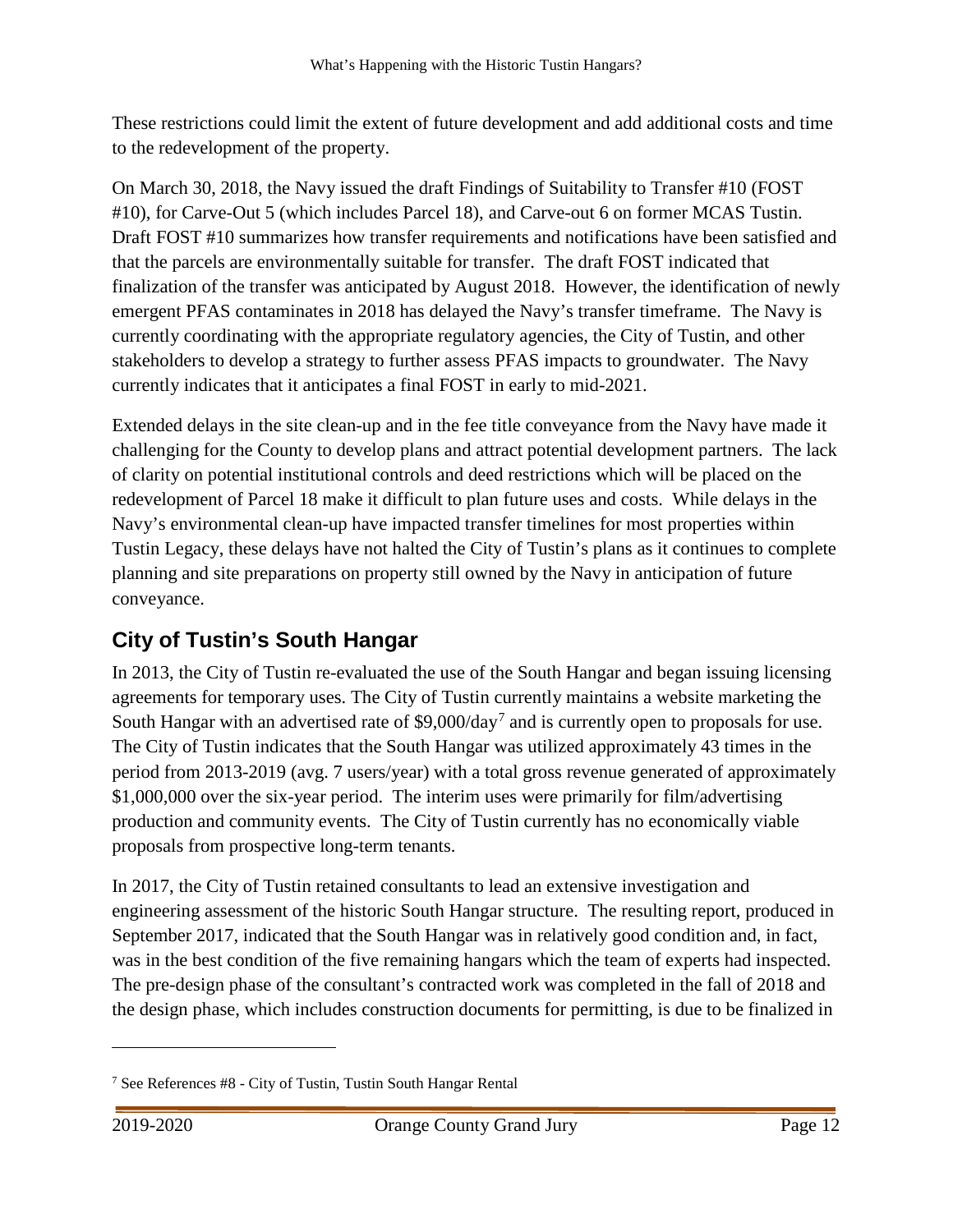2020. The City of Tustin indicates that the plans are due to be submitted to the Tustin City Council for approval in the first quarter of 2020.

The City of Tustin indicates that it has spent approximately \$6[8](#page-15-1)0,000 on capital improvements<sup>8</sup> to the South Hangar through June 30, 2019, and have an additional \$4,300,000 requested in FY 2019-2020 for truss repair and utility connections to improve the functionality and safety of the hangar structure. An additional \$10,000,000 in capital improvements for the South Hangar is included in the City's Capital Improvement Program for FY22-23 and is dependent on the timing of income from licensing and future land sales. Tustin's planned retention of the South Hangar significantly reduces the potential economic viability or public benefit to be gained from retaining the North Hangar.

## <span id="page-15-0"></span>**Recent Communication**

The Department of the Navy has recently urged the County to explore the option of converting the hangar portion of the property from a Park PBC, into a Historic Monument PBC which allows limited revenue generating activities compatible with retention of the structure.<sup>[9](#page-15-2)</sup> A Historic Monument PBC requires that all income exceeding the cost of repair, rehabilitation, and maintenance must be used for public historic preservation, park, or recreational purposes.

Although the County has attempted to meet with the NPS to discuss the option of converting portions of the property into a Historic Monument PBC, no progress has been made. The application to obtain property from the NPS for Historic Monument purposes requires extensive plans and details including a Preservation Plan, a Use Plan, and a Financial Plan.<sup>[10](#page-15-3)</sup> The County does not currently have a viable plan for a Historic Monument PBC, yet has indicated an interest in identifying potential development partners through the Request for Proposals process.

On March 8, 2018, prior to issuance of Draft FOST #10, the Department of the Navy and the County met to discuss the transfer. At that time, the Department of the Navy expressed its concern in writing that altering the current conveyance mechanism is not inconsequential and will cause substantial delays in the transfer. The Navy was informed by both the City of Tustin and County that the two are not coordinated in their efforts. The County indicated they have no further direction from the Board of Supervisor beyond the 2013 Program of Utilization. The Department of the Navy indicated in a March 27, 2018 follow-up letter to the County, that absent a path forward, the Department of the Navy will re-engage the National Park Service and the City of Tustin to discuss an alternative conveyance approach to meet the objectives of the Reuse Plan.

<span id="page-15-1"></span> $8$  See References #7 – Tustin Capital Improvement

<span id="page-15-2"></span><sup>9</sup> See References #14 – Requirements for Public Benefit Conveyance.

<span id="page-15-3"></span><sup>10</sup> See References #13 – Public Benefit Conveyance - Historic Monument Application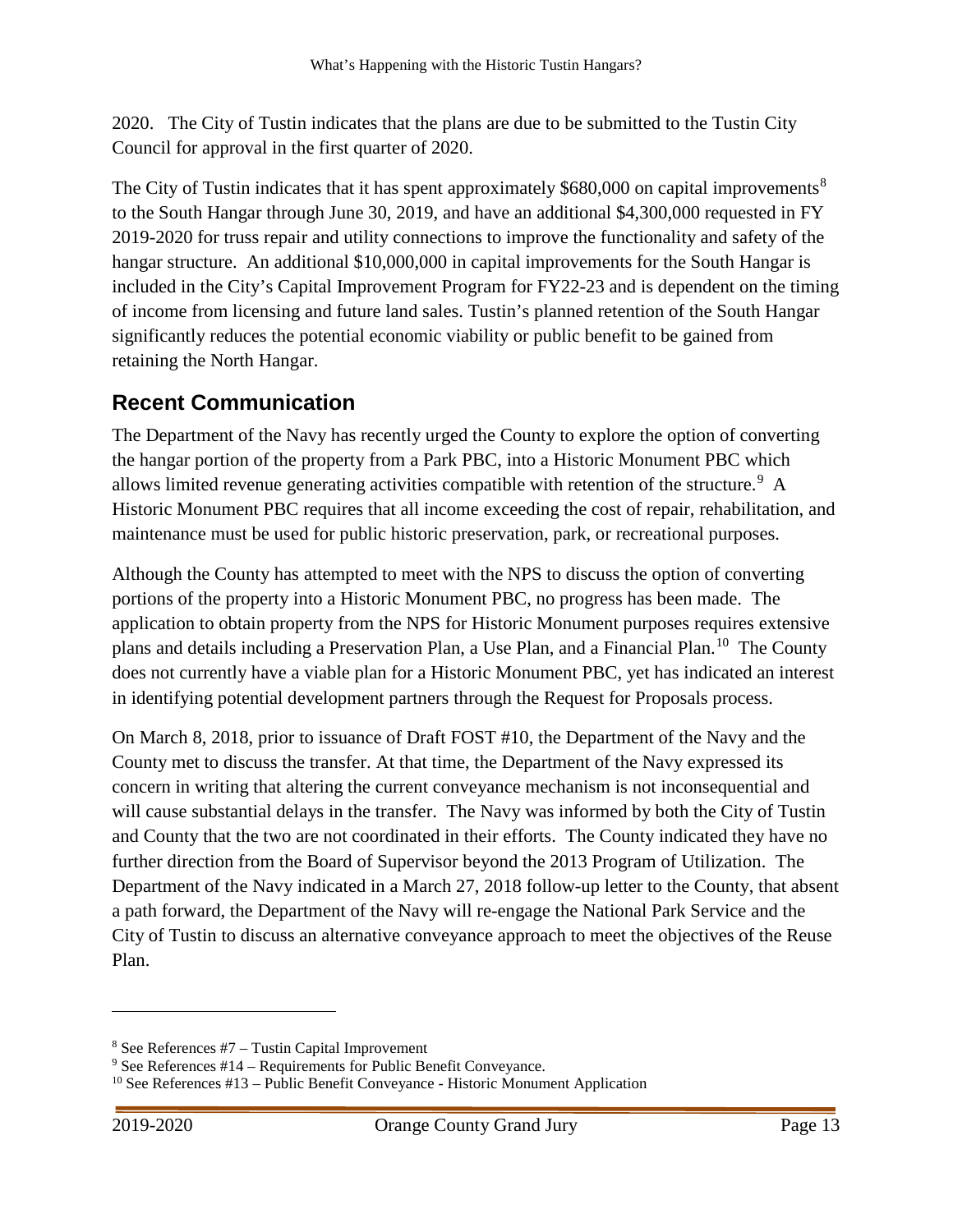In October 2019, the City of Tustin, notified the County and the Department of the Navy that delays in advancing the County's regional park plans and transfer have resulted in unmaintained and unsafe conditions on Parcel 18. The City of Tustin stated that there have been numerous incidents on the property involving trespassing, vandalism and suspicious activity calls resulting in Tustin Police Department response. They have expressed that the unmaintained condition of the property is not a sustainable situation for the surrounding community.

# **FINDINGS**

<span id="page-16-0"></span>Pursuant to *California Penal Code Sections* 933 and 933.05, the Grand Jury requires (or, as noted, requests) responses from each agency affected by the findings presented in this section. The responses are to be submitted to the Presiding Judge of the Superior Court.

Based on its investigation entitled "What's Happening with the Historic Tustin Hangars" the 2019-2020 Orange County Grand Jury has arrived at five principal findings, as follows:

- F1. The County of Orange has explored numerous planning options and development proposals regarding Parcel 18 within former MCAS Tustin over the past twenty-five years, yet has been ineffective in its efforts and has not been able to produce an approved economically viable plan within the constraints of its Park Public Benefit Conveyance.
- F2. Although the County of Orange has indicated an interest in applying to the National Park Service to alter their conveyance mechanism to a Historic Monument PBC, it has made limited progress and currently has no economically viable proposals within the constraints of a Historic Monument PBC.
- F3. The City of Tustin commenced licensing the historic South Hangar for interim uses in 2013 and has recently moved forward with its plans to renovate and retain the South Hangar. The planned retention of the South Hangar significantly limits the potential economic viability and public benefits of also retaining the North Hangar.
- F4. The City of Tustin appears to be in a more advantageous position than the County to redevelop the 85 acres within Parcel 18 as it is the Local Reuse Authority, and could potentially accept the property through its existing Economic Development Conveyance and re-plan/redevelop the property in joinder with adjacent property under its ownership.
- F5. The Navy has stated to the County of Orange that absent a viable plan and path forward on the transfer of Parcel 18 to the County, the Navy will re-engage the National Park Service and the City of Tustin to discuss an alternative conveyance mechanism to meet the objectives of the original agreement and the Tustin Legacy Reuse Plan.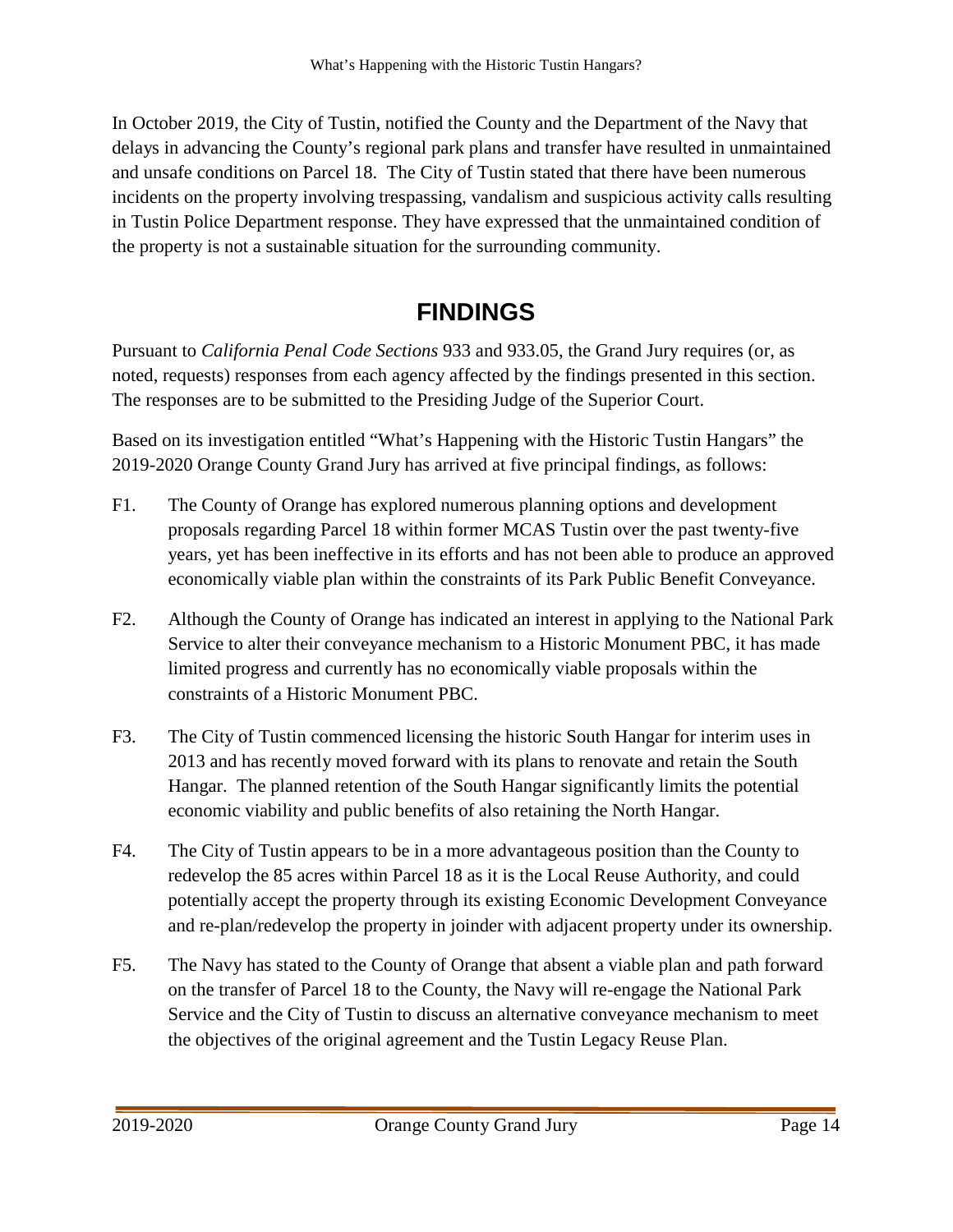## **RECOMMENDATIONS**

<span id="page-17-0"></span>Pursuant to *California Penal Code Sections* 933 and 933.05, the Grand Jury requires (or, as noted, requests) responses from each agency affected by the recommendations presented in this section. The responses are to be submitted to the Presiding Judge of the Superior Court.

Based on its investigation entitled "What's Happening with the Historic Tustin Hangars?" the 2019-2020 Orange County Grand Jury makes the following two recommendations:

- R1. Given the altered conditions since the initial planning, the County of Orange should reevaluate its ability to provide additional value or benefit to county residents from its involvement with the redevelopment of Parcel 18 as a county regional park, and the Board of Supervisors should determine within 90-days of the release of this report whether to proceed with or withdraw from its PBC application. (F1 thru F5.)
- R2. As the Local Reuse Authority, the City of Tustin should commence initial steps and planning with the Department of the Navy for incorporating Parcel 18 into its Economic Development Conveyance to meet the objectives of the Tustin Legacy Specific Plan. (F3 and F4.)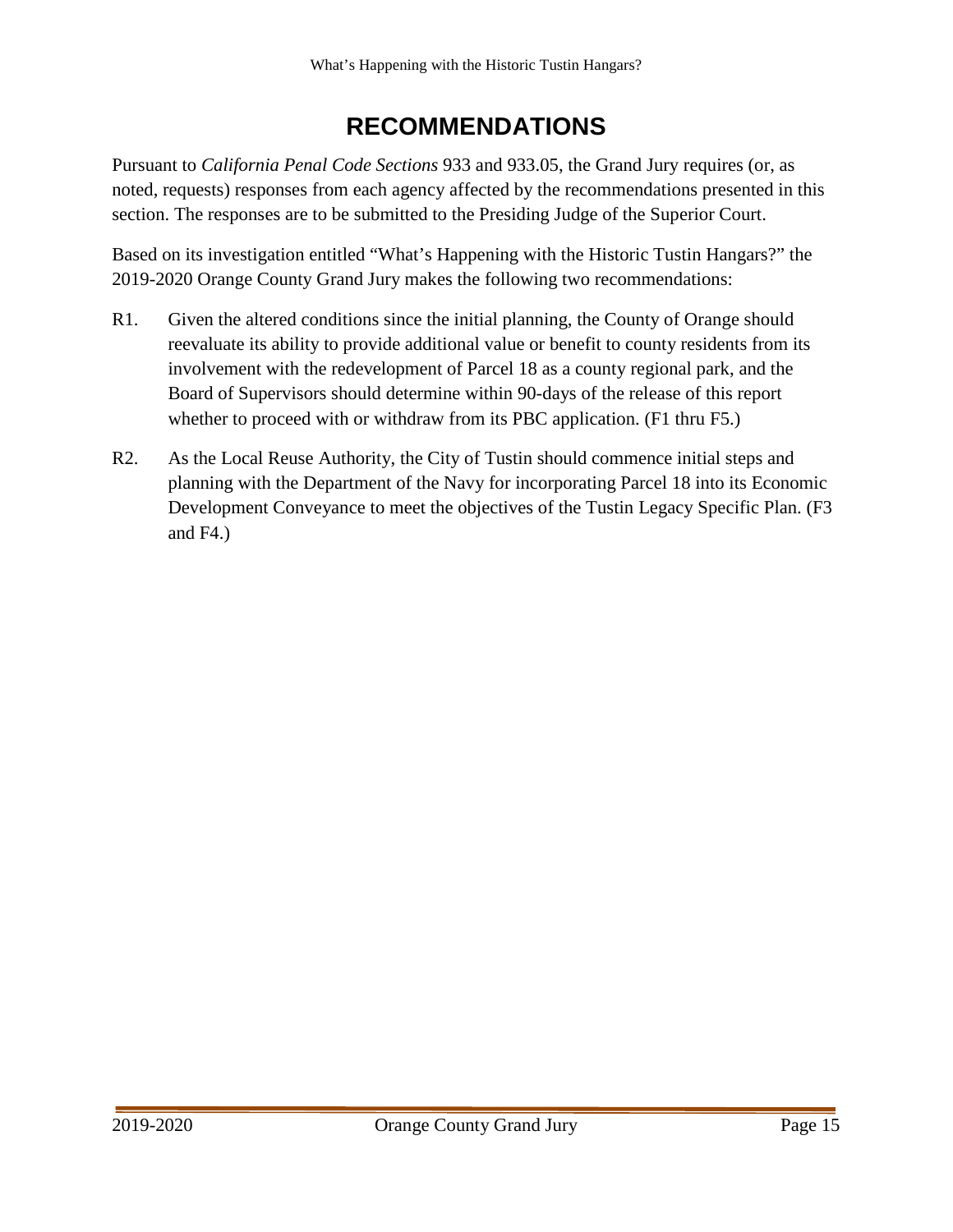## **RESPONSES**

<span id="page-18-0"></span>The following excerpts from the California Penal Code provide the requirements for public agencies to respond to the findings and recommendations of this Grand Jury report:

### **§933 "Comments and Reports on Grand Jury Recommendations."**

*"(c) No later than 90 days after the grand jury submits a final report on the operations of any public agency subject to its reviewing authority, the governing body of the public agency shall comment to the presiding judge of the superior court on the findings and recommendations pertaining to matters under the control of the governing body and every elected county officer or agency head for which the grand jury has responsibility pursuant to Section 914.1 shall comment within 60 days to the presiding judge of the superior court, with an information copy sent to the board of supervisors, on the findings and recommendations pertaining to matters under the control of that county officer or agency head or any agency or agencies which that officer or agency head supervises or controls. In any city and county, the mayor shall also comment on the findings and recommendations. All of these comments and reports shall forthwith be submitted to the presiding judge of the superior court who impaneled the grand jury. A copy of all responses to grand jury reports shall be placed on file with the clerk of the public agency and the office of the county clerk, or the mayor when applicable, and shall remain on file in those offices...."*

### **§933.05 "Response to Grand Jury Recommendations – Content Requirements; Personal Appearances by Responding Party; Grand Jury Report to Affected Agency."**

*"(a) For purposes of subdivision (b) of Section 933, as to each grand jury finding, the responding person or entity shall indicate one of the following:* 

*(1) The respondent agrees with the finding.* 

*(2) The respondent disagrees wholly or partially with the finding, in which case the response shall specify the portion of the finding that is disputed and shall include an explanation of the reasons therefor.* 

*(b) For purposes of subdivision (b) of Section 933, as to each grand jury recommendation, the responding person or entity shall report one of the following actions:* 

*(1) The recommendation has been implemented, with a summary regarding the implemented action.* 

*(2) The recommendation has not yet been implemented, but will be implemented in the future, with a timeframe for implementation.* 

*(3) The recommendation requires further analysis, with an explanation and the scope and parameters of an analysis or study, and a timeframe for the matter to be prepared for discussion by the officer or head of the agency or department being investigated or reviewed,*  including the governing body of the public agency when applicable. This timeframe shall not *exceed six months from the date of publication of the grand jury report.* 

*(4) The recommendation will not be implemented because it is not warranted or is not reasonable, with an explanation therefor.*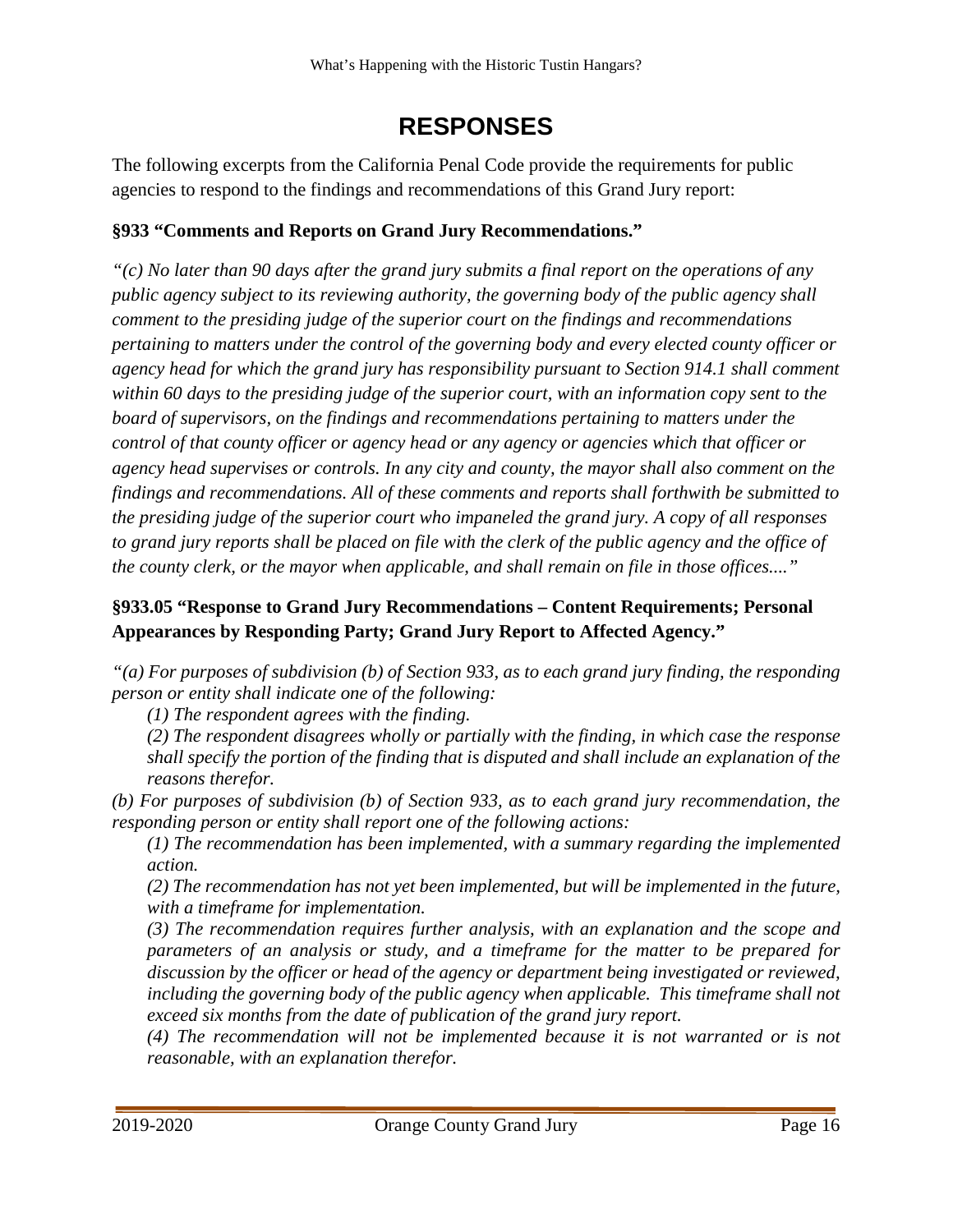*(c) However, if a finding or recommendation of the Grand Jury addresses budgetary or personnel matters of a county agency or department headed by an elected officer, both the agency or department head and the board of supervisors shall respond if requested by the grand jury, but the response of the board of supervisors shall address only those budgetary or personnel matters over which it has some decision-making authority. The response of the elected agency or department head shall address all aspects of the findings or recommendations affecting his or her agency or department."*

## <span id="page-19-0"></span>**Responses Required**

Comments to the Presiding Judge of the Superior Court in compliance with *California Penal Code Section* 933.5 are required from:

<span id="page-19-1"></span>**Findings**

<span id="page-19-2"></span>

| County of Orange       | F1, F2, F3, F4, F5 |
|------------------------|--------------------|
| City of Tustin         | F3, F4             |
| <b>Recommendations</b> |                    |
| County of Orange       | R <sub>1</sub>     |
| City of Tustin         | R <sub>2</sub>     |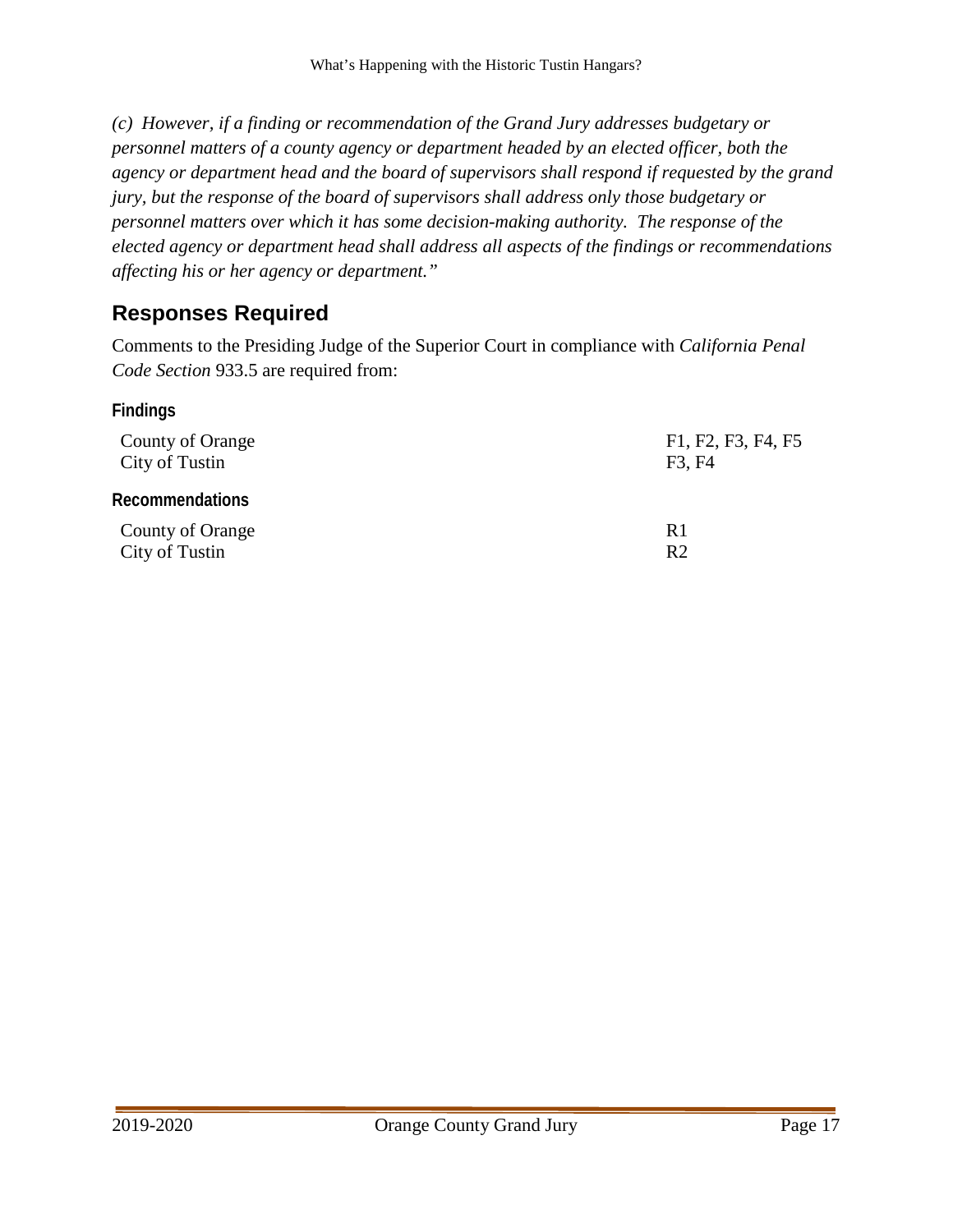## **REFERENCES**

### <span id="page-20-1"></span><span id="page-20-0"></span>**County of Orange**

- 1. Orange County Original Concepts for Park <https://www.ocparks.com/civicax/filebank/blobdload.aspx?BlobID=21919>
- 2. Orange County Parks Website Regional Park at Former MCAS Tustin <http://www.ocparks.com/about/projects/tbh>

### <span id="page-20-2"></span>**City of Tustin**

- 3. **EDC/LIFOC** (Between USA and City of Tustin) and **Memorandum of Agreement** Among the Department of the Navy the California State Historic Preservation Officer and the Advisory Council on Historic Preservation for the Disposal and Reuse of Marine Corps Air Station Tustin Orange County California. [https://www.tustinca.org/DocumentCenter/View/1162/Navy-City-Economic-](https://www.tustinca.org/DocumentCenter/View/1162/Navy-City-Economic-Development-Conveyance-Compressed-PDF?bidId=)[Development-Conveyance-Compressed-PDF?bidId=](https://www.tustinca.org/DocumentCenter/View/1162/Navy-City-Economic-Development-Conveyance-Compressed-PDF?bidId=)
- 4. Photo Essay: Marine Corp Air Station & North Hangar, Tustin Closed. May 30, 2013 <https://www.avoidingregret.com/2013/05/photo-essay-marine-corp-air-station.html>
- 5. Tustin Legacy Specific Plan <https://www.tustinca.org/DocumentCenter/View/635/Tustin-Legacy-Specific-Plan-PDF>
- 6. The Tustin Hangars Titans of History <http://www.militarymuseum.org/NAS-Santa-Ana-History.pdf>
- 7. Tustin Capital Improvement Program Fiscal Year 2019-2020 [https://www.tustinca.org/DocumentCenter/View/2458/Capital-Improvement-Program-](https://www.tustinca.org/DocumentCenter/View/2458/Capital-Improvement-Program-Fiscal-Year-2019-Through-2020-PDF)[Fiscal-Year-2019-Through-2020-PDF](https://www.tustinca.org/DocumentCenter/View/2458/Capital-Improvement-Program-Fiscal-Year-2019-Through-2020-PDF)
- 8. Tustin South Hangar Rental [www.tustinca.org/766/Renting](http://www.tustinca.org/766/Renting)
- 9. Historic Preservation Video/DVD to emphasize Lighter-than-air operations <https://www.tustinca.org/765/Tustin-Hangars>

### <span id="page-20-3"></span>**Department of Navy**

10. Navy RAB meeting minutes 2018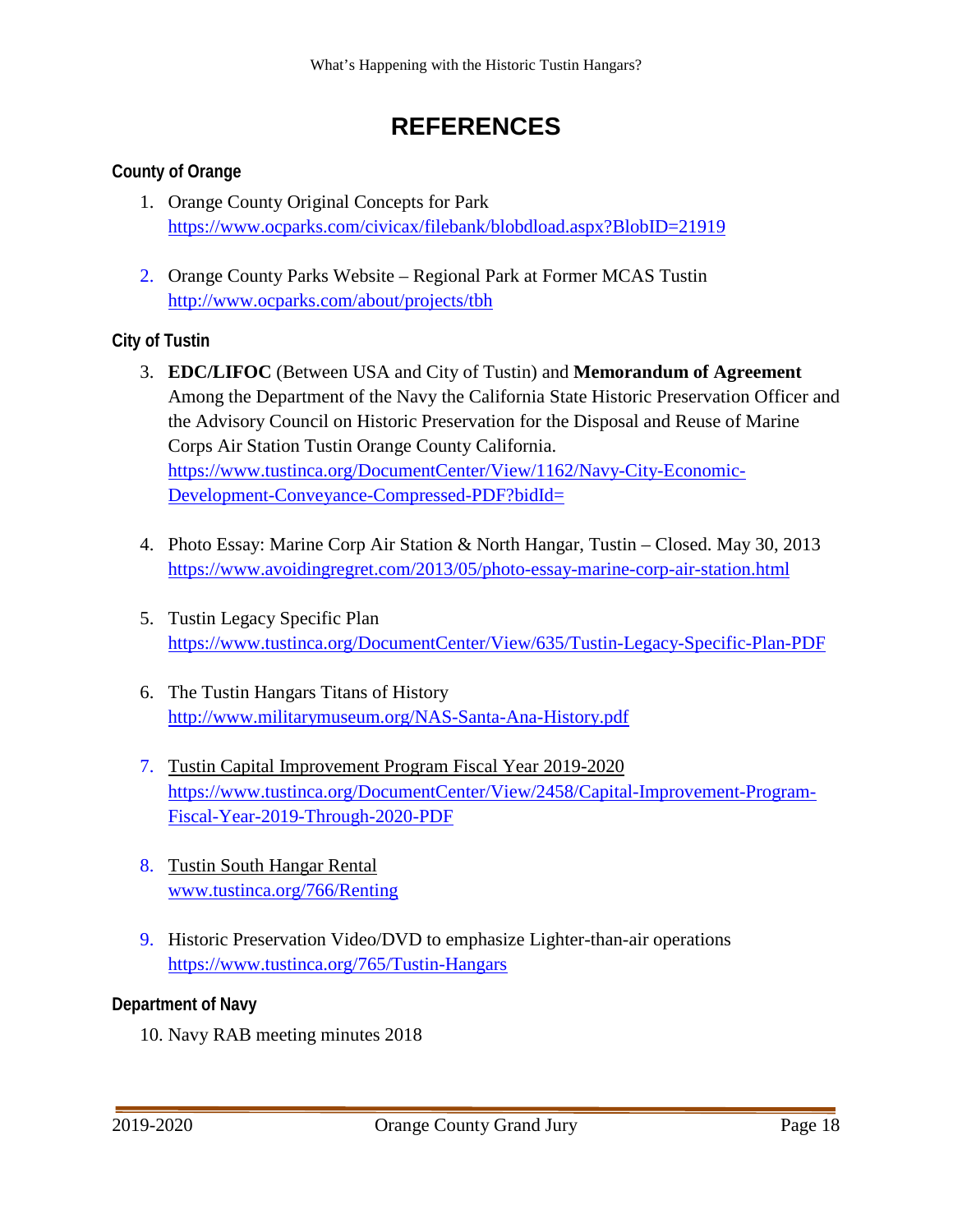[https://www.bracpmo.navy.mil/content/dam/bracpmo/california/former\\_marine\\_corps\\_ai](https://www.bracpmo.navy.mil/content/dam/bracpmo/california/former_marine_corps_air_station_tustin/pdfs/meetings/2018rab/20181011_Tustin_RAB_Meeting_Summary.pdf) [r\\_station\\_tustin/pdfs/meetings/2018rab/20181011\\_Tustin\\_RAB\\_Meeting\\_Summary.pdf](https://www.bracpmo.navy.mil/content/dam/bracpmo/california/former_marine_corps_air_station_tustin/pdfs/meetings/2018rab/20181011_Tustin_RAB_Meeting_Summary.pdf)

11. Federal Register

<https://www.govinfo.gov/content/pkg/FR-2001-03-02/html/01-5127.htm>

12. Ground Contaminations Plumes 2015 [https://ca-tustin.civicplus.com/DocumentCenter/View/1149/Carve-Out-Areas-and-](https://ca-tustin.civicplus.com/DocumentCenter/View/1149/Carve-Out-Areas-and-Groundwater-Plumes-PDF)[Groundwater-Plumes-PDF](https://ca-tustin.civicplus.com/DocumentCenter/View/1149/Carve-Out-Areas-and-Groundwater-Plumes-PDF)

### <span id="page-21-0"></span>**National Park Services**

- 13. Public Benefit Conveyance Historic Monument Application (Blank) [http://files.cityofportsmouth.com/files/mcintyreproject/Historic%20Monument%20Appli](http://files.cityofportsmouth.com/files/mcintyreproject/Historic%20Monument%20Application%20(May%202016).pdf) [cation%20\(May%202016\).pdf](http://files.cityofportsmouth.com/files/mcintyreproject/Historic%20Monument%20Application%20(May%202016).pdf)
- 14. Requirements for Public Benefit Conveyance through National Parks Service
	- a. **Public Parks and Recreational Areas:** Title 40 U.S.C. 550 (e) … recommended by the Secretary of the Interior as being needed for use as a public park or recreation area. Deeds conveying any surplus real property disposed of under this authority shall provide that the property shall be used and maintained for the purpose for which it was conveyed in perpetuity…
	- b. **Historic Monuments:** Title 40 U.S.C. 550(h) …authorized by Secretary of the Interior as suitable and desirable for use as a historic monument for the benefit of the public…in conformity with the recommendation of the National Park Advisory Board established under section 3 of the Act of Congress approved August 21, 1935 (16 U.S.C. 463) and only so much of any such property shall be so determined to be…necessary for the preservation and proper observation of its historic features. Property conveyed for historic monument purposes may… be used for revenue producing activities to support the historic monument. Deeds conveying…property under this authority shall be used and maintained for the purposes for which it was conveyed in perpetuity…

### <span id="page-21-1"></span>**Historic Preservation**

- 15. MOA Stipulations required by Federal Advisory Council on Historic Preservation and California Office of Historic Preservation.
	- i. **Stipulation IA**. Navy has submitted HABS report to required parties. Report HABS No. CA-2707 is on file with the Library of Congress.
	- ii. **Stipulation IB.** Navy has provided all available plans/drawings etc. for all facilities on site to local curation facility and to Tustin.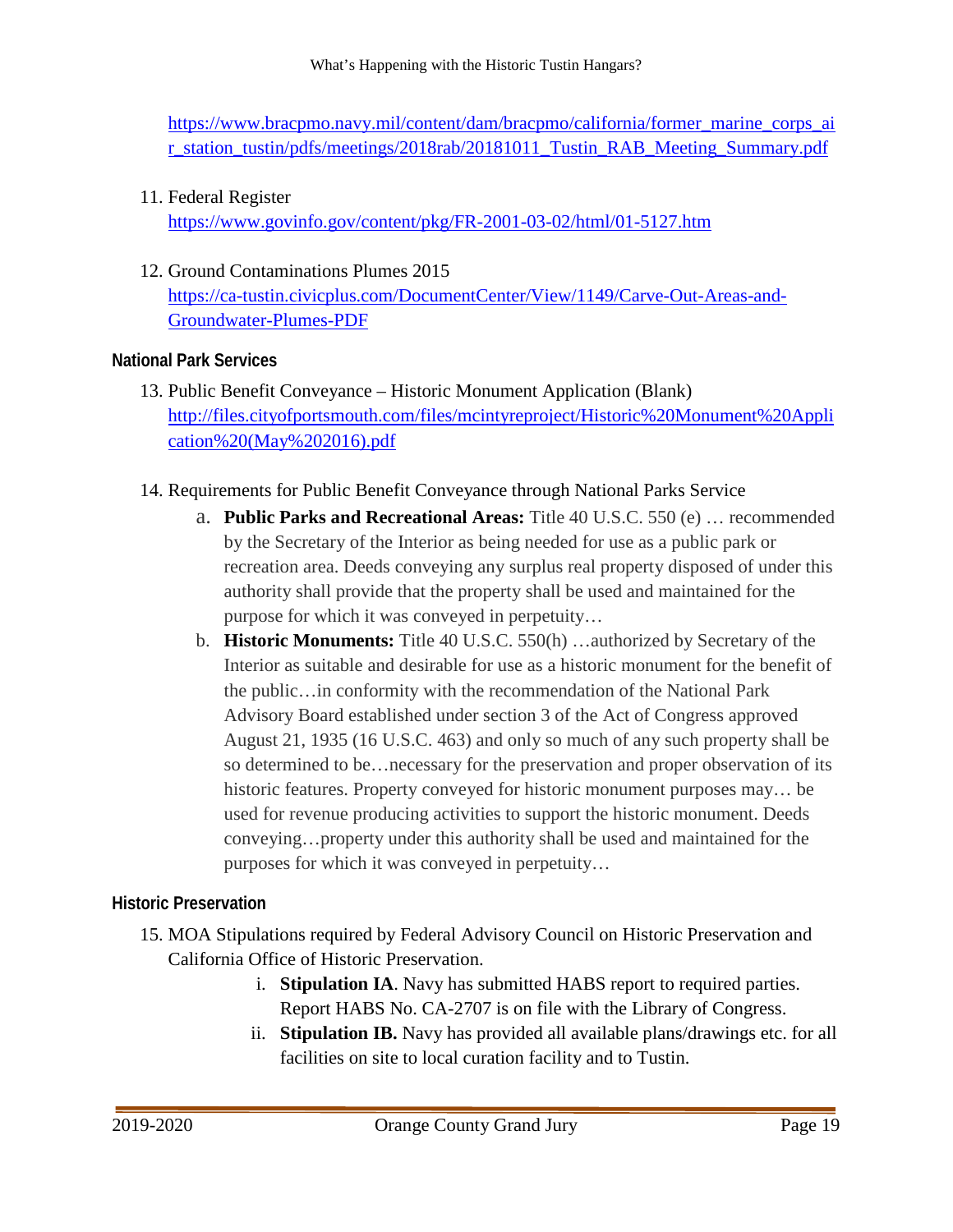- **iii. Stipulation II.** After both Orange County and City of Tustin conducted comprehensive marketing efforts, no viable adaptive re-use of the hangars could be substantiated, therefor Stipulation III was required.
- **iv. Stipulation III.** Parties were required to provide three things:
	- 1. A written history of the LTA base. (See "Tustin Hangars, Titans of  $History$ ")<sup>[11](#page-22-0)</sup>
	- 2. Interpretive Video/DVD to emphasize the Lighter-than-air operations. City of Tustin hosted a one-time distribution and outreach program for the documentary video on September 1, 2009. Copies are available from the City<sup>12</sup>.
	- 3. Interpretative Exhibit. On display at Tustin City Hall.

Based on **fulfillment of all required stipulations** in the MOA, the Navy in a letter to both Federal and State Historic Preservation Agencies has determined that the MOA is no longer in effect with respect to historic preservation. (Letter dated November 3, 2009)

<span id="page-22-0"></span><sup>&</sup>lt;sup>11</sup> See Reference  $#6 -$  Titans of History

<span id="page-22-1"></span><sup>12</sup> See Reference #9 – Historic Preservation Video/DVD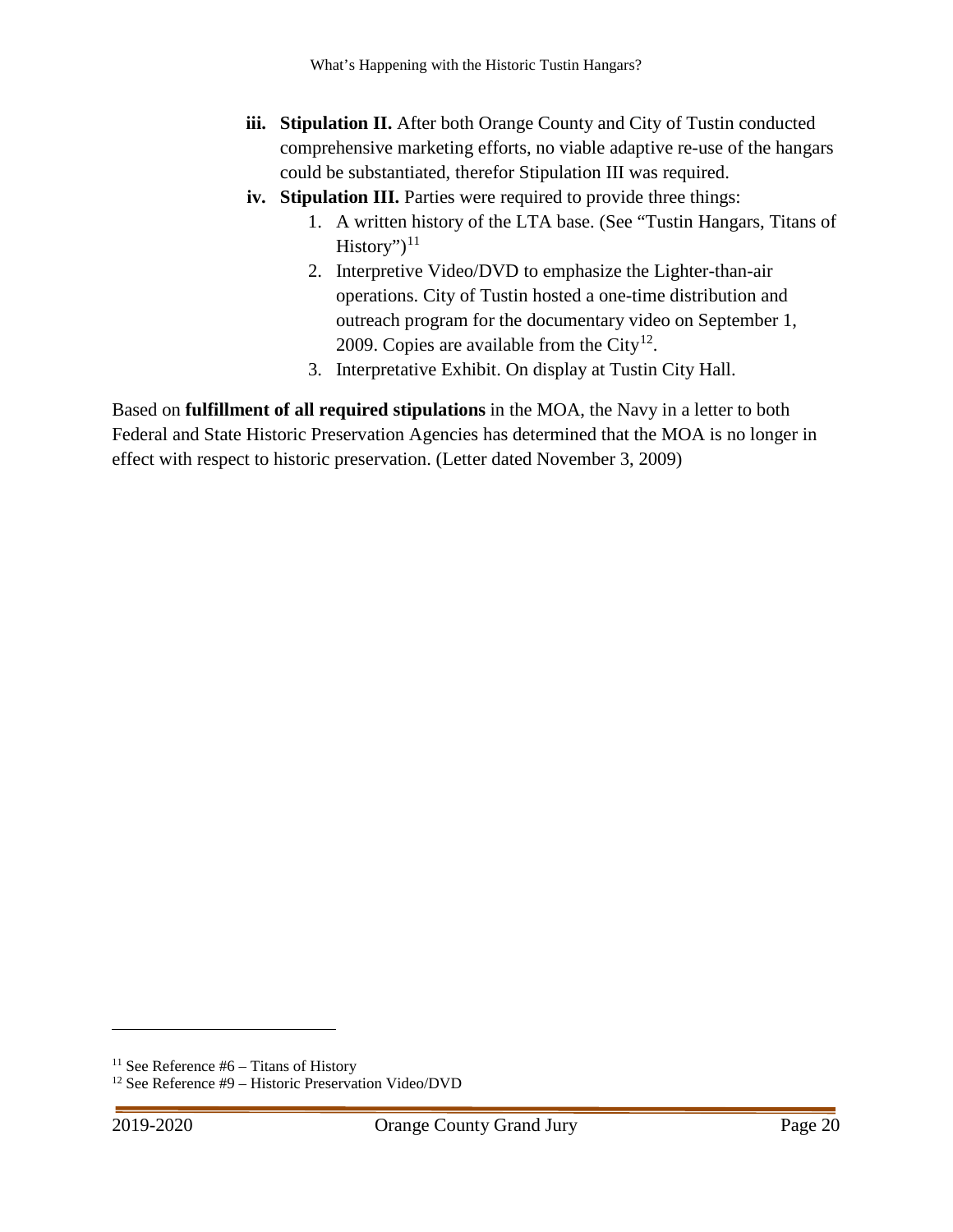# **GLOSSARY**

<span id="page-23-0"></span>

| <b>BoS</b>   | <b>Board of Supervisors</b>                       |
|--------------|---------------------------------------------------|
| <b>BRAC</b>  | <b>Base Realignment and Closure</b>               |
| <b>COC</b>   | <b>Chemicals of Concern</b>                       |
| <b>CRUP</b>  | Covenants to Restrict Use of the Property         |
| DoN          | Department of the Navy                            |
| <b>DTSC</b>  | California Department of Toxic Substances Control |
| <b>EDC</b>   | <b>Economic Development Conveyance</b>            |
| <b>FOST</b>  | Finding of Suitability to Transfer                |
| <b>HABS</b>  | <b>Historic American Buildings Survey</b>         |
| <b>LIFOC</b> | Lease in Furtherance of Conveyance                |
| <b>LRA</b>   | <b>Local Reuse Authority</b>                      |
| <b>MCAS</b>  | Marine Corps Air Station                          |
| <b>MOA</b>   | Memorandum of Agreement                           |
| <b>NPS</b>   | <b>National Parks Service</b>                     |
| <b>PBC</b>   | <b>Public Benefit Conveyance</b>                  |
| <b>PFAS</b>  | Per- and polyfluoroalkyl substances               |
| <b>PFOS</b>  | Perfluorooctanesulfonic acid                      |
| POU          | Program of Utilization                            |
| <b>RAB</b>   | <b>Restoration Advisory Board</b>                 |
| $1,2,3$ -TCP | Trichloropropane                                  |
|              |                                                   |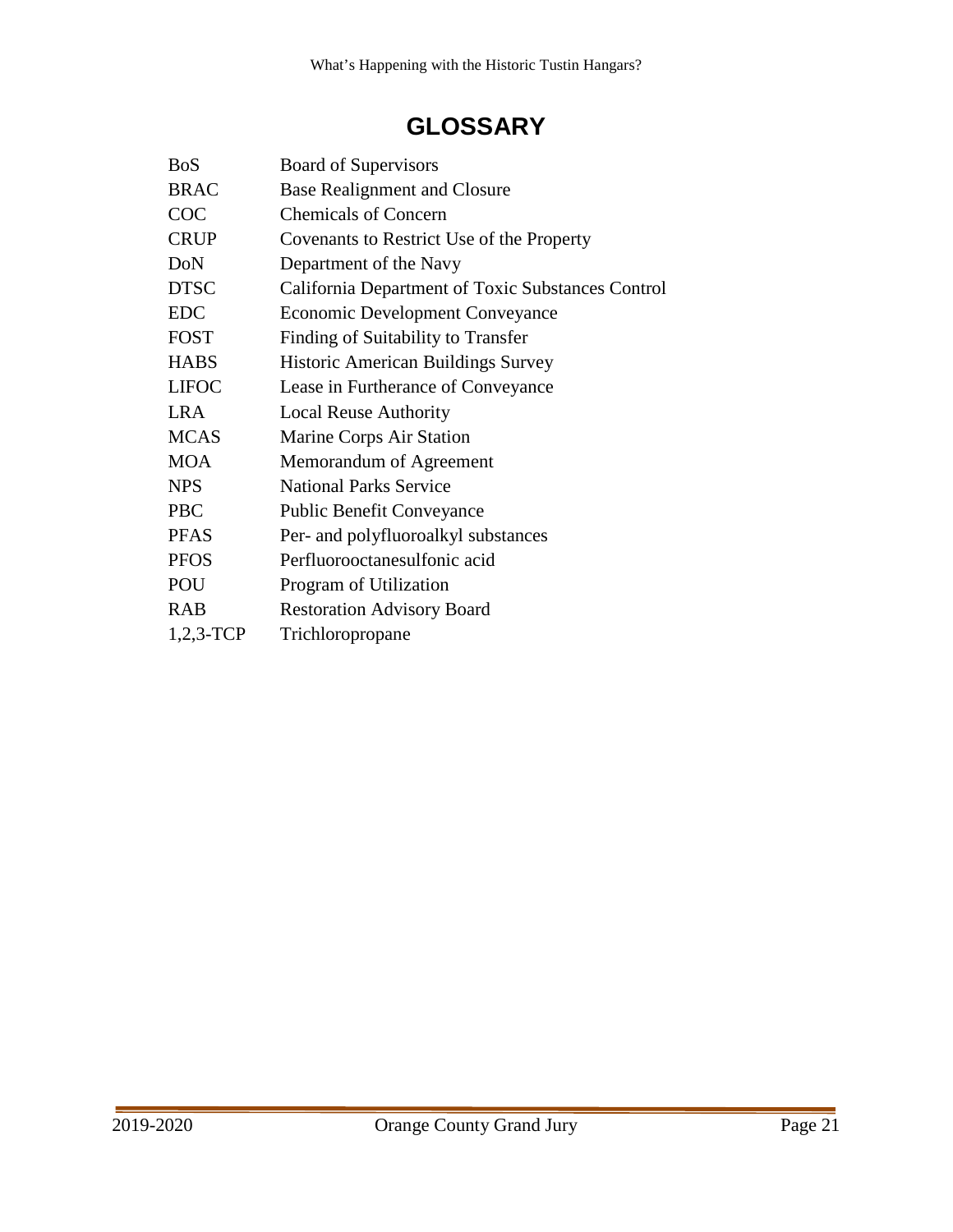# **APPENDIX**

## <span id="page-24-1"></span><span id="page-24-0"></span>**MCAS Tustin Hangar Timeline Overview**

The following timeline is a simplified, abbreviated list of events or occurrences shown in chronological order. We include it, hoping that for some, a quick look at the actions by the various players involved over time will aid in understanding how we got from the time of the base closure to where we are now.

| County of Orange              | Orange      |
|-------------------------------|-------------|
| City of Tustin                | Green       |
| Department of Navy            | <b>Blue</b> |
| <b>National Parks Service</b> | Purple      |

1991

**Closure announced, Marine Corps Air Station (MCAS) Tustin. City of Tustin named as the Local Reuse Authority (LRA).[13](#page-24-2)**

#### April 18, 1994

**Department of Interior National Parks Service (NPS): Letter from NPS to Navy indicating an application by Orange County for an urban regional park on the 85-acre site. It requires the county to submit a detailed general development plan and implementation schedule for the park. It may be as a historic monument transfer Title 40 U.S.C. §550(h) or a park and recreation transfer Title 40 U.S.C. §550 (e).**

#### 1995

The county reveals concept for a regional park. OC Parks PowerPoint "Regional Park at former MCAS, Tustin.

#### 1996/98

**Reuse Plan for MCAS Tustin approved by city of Tustin in 1996, amended in 1998. This later becomes the** Tustin Legacy Specific Plan. Ordinance 1482 07-18-17**,** Adopted October 31, 1996, Amended September 8, 1998

1999

**Tustin applies to the Navy for a no-cost Economic Development Conveyance (EDC) for 75% of MCAS.**

1999

<span id="page-24-2"></span> $13$  See References #11 – Federal Register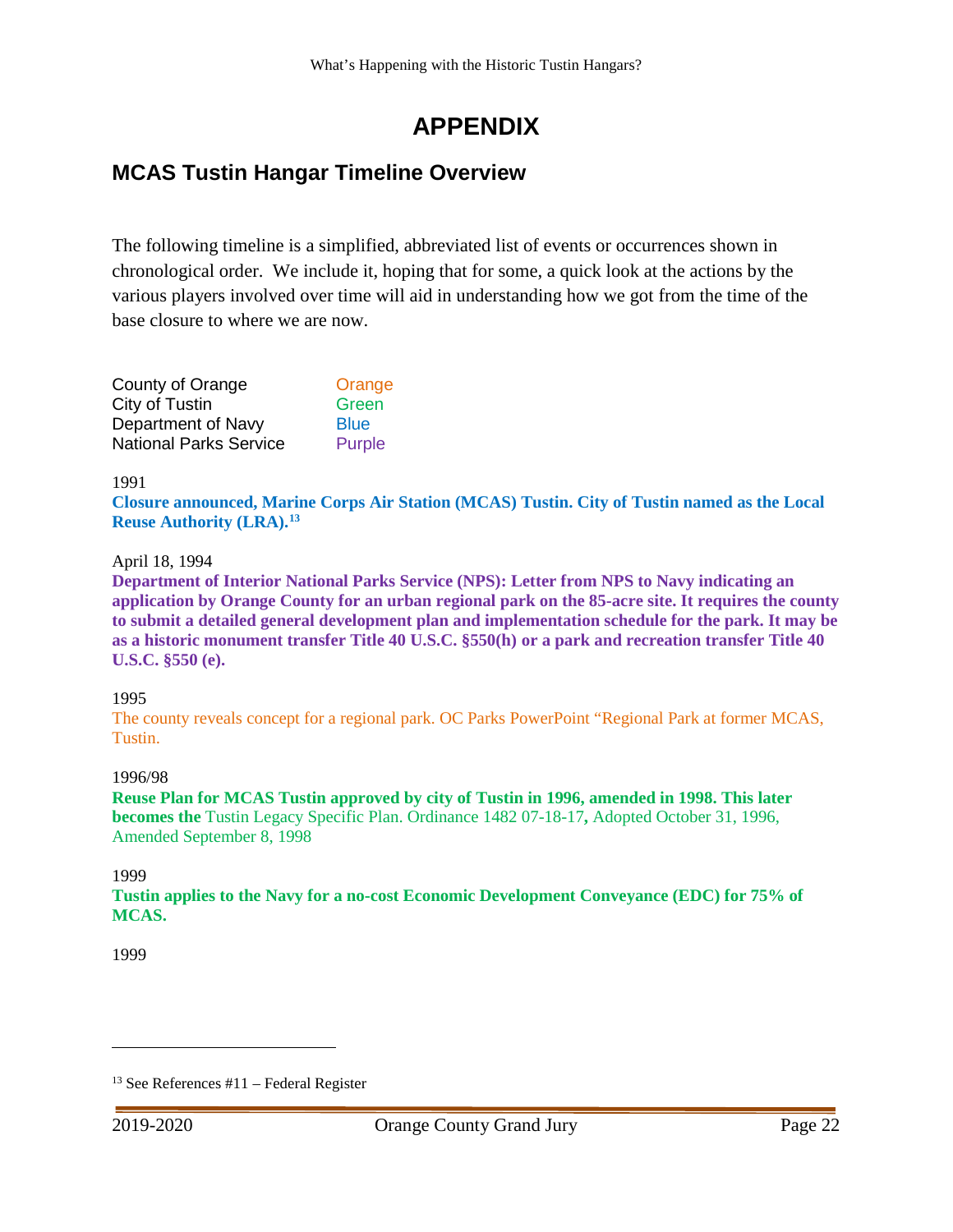**Base formally closes in July. Environmental documents, deeds and leases are prepared for conveyance 1999-2002. Base closes July 2, 1999. Source:** Federal Register Volume 66, Number 42 (Friday, March 2, 2001).[14](#page-25-0)

#### May 10, 2002

**City of Tustin receives 75% of MCAS through an EDC via fee or lease. 25% goes to public or nonprofit entities.** Source: Agreement Between the United States of America and city of Tustin, California for the Conveyance of a Portion of the Former Marine Corps Air Station Tustin. Execution Version May 10, 2002.

#### 1999

Orange County received approval of a Public Benefit Conveyance (PBC) of Parcel 18 containing Hangar 28 and Bldg. 28A for an 84-acre Regional park through the National Parks Service.

#### 2009

County and city indicate compliance with **mitigation measures required by MOA**. Hangars are still subject **historic preservation** standards until **conveyed** by the Navy.

2002-2012 South Hangar sits in "moth-balled" condition. No planned uses; slated for demolition.

December  $27<sup>th</sup>$ ,  $2011$ 

Consultant's report "Concept Plan for Regional Park at MCAS Tustin" received by Orange County December 27, 2011.

2012

**January 12, BOS** approved a Conceptual Plan for a park including Historic Hangar 28. Finance was directed to find a way to finance outside the General Fund. Estimated Cost 69 million dollars. Maintenance annually 1.7 million dollars of which 400k is for the hangar.

#### February 28, 2012

Board of Supervisors approved a **Program of Utilization (POU)** on February 28, 2012. It was submitted to National Parks Service and **was not approved.**

#### 2013

Tustin begins licensing South Hangar for civic and private events, filming, storage etc.

#### October 1, 2013

Feasibility Study by consultants to OC Parks. (Basic concepts; no details, no applications submitted.)

#### October 2013

Hangar 1 roof collapse; December 24, 2013 Navy awarded contract to *stabilize* the damaged hangar.

#### February 2014

Navy begins Stabilization of Hangar.

<span id="page-25-0"></span> $14$  See References #11 – Federal Register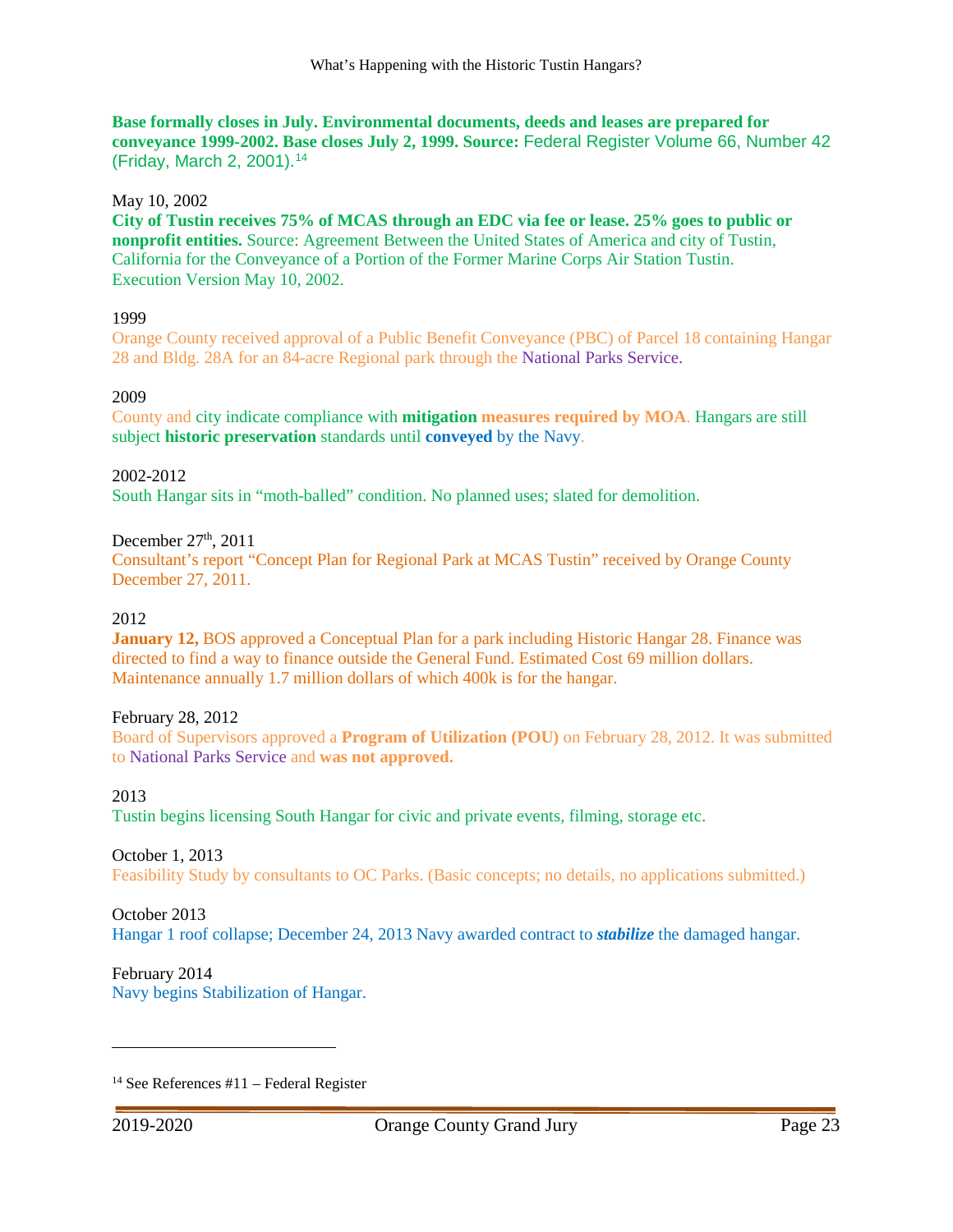#### April 7, 2014

A revised consultant's proposal is submitted to OC for Re-Use Study of Hangar 1.

#### April 17, 2014

(OC Register Article) The hangar is being prepared to be conveyed from the Navy to the county. It's included in the county's plans for an 84.5-acre regional park, but following October's incident, county officials have expressed some reluctance to take on a potentially expensive repair project. "It's all up in the air, depending on the cost to fix it," said a county supervisor. "I don't want that blimp hangar destroyed or taken down, but we really need to know realistically what it's going to cost to repair that hole."

#### April 24, 2014

Parks communication to District Supervisor: OC Parks has immediately decided to delay finalization of the General Development Plan until concerns about integrity of the hangar and whether and at what cost the hangar roof could be repaired. Revised consultant's proposal **(April 7, 2014)** is submitted to OC for Re-Use Study of Hangar 1.

#### May 9, 2014

County solicits consultant's assessment report.

#### May 12, 2014

County asks Navy for access to hangar 1 for consultant's assessment work.

#### June 17, 1 2014

City of Tustin: following North Hangar collapse, Tustin retains consultant to perform an assessment and reuse study for **South Hangar***.*

#### December 2016

County gets consultants to provide conceptual drawings for a park with and without the hangar. "Development Concepts" PowerPoint presentation to Orange County dated December 2016

#### September 2017

Consultant's "Final Report – Tustin Hangar 2 Conditions Assessment and Reuse Study". Volume 1. Prepared for City of Tustin. Board of Supervisors Agenda Item 14, September 19, 2017. Professional Services agreement with consultant to perform architectural and engineering design services related to Maintenance, repairs and voluntary upgrades of Hangar 2.

#### September 9, 2017

Tustin City Council approves purchase of a 185' boom lift to repair and maintain Hangar 2 on a regular basis. Agenda Report Item 14 September 19, 2017. City also approves two phases I-\$1,004,410.00, phase II 5 million appropriation for FY 17-18 from land sale proceeds for maintenance, repair and upgrade of Hangar 2.

### October 17, 2017

OC Board of Supervisors has closed session with the Department of the Navy and city of Tustin.

December 11, 2017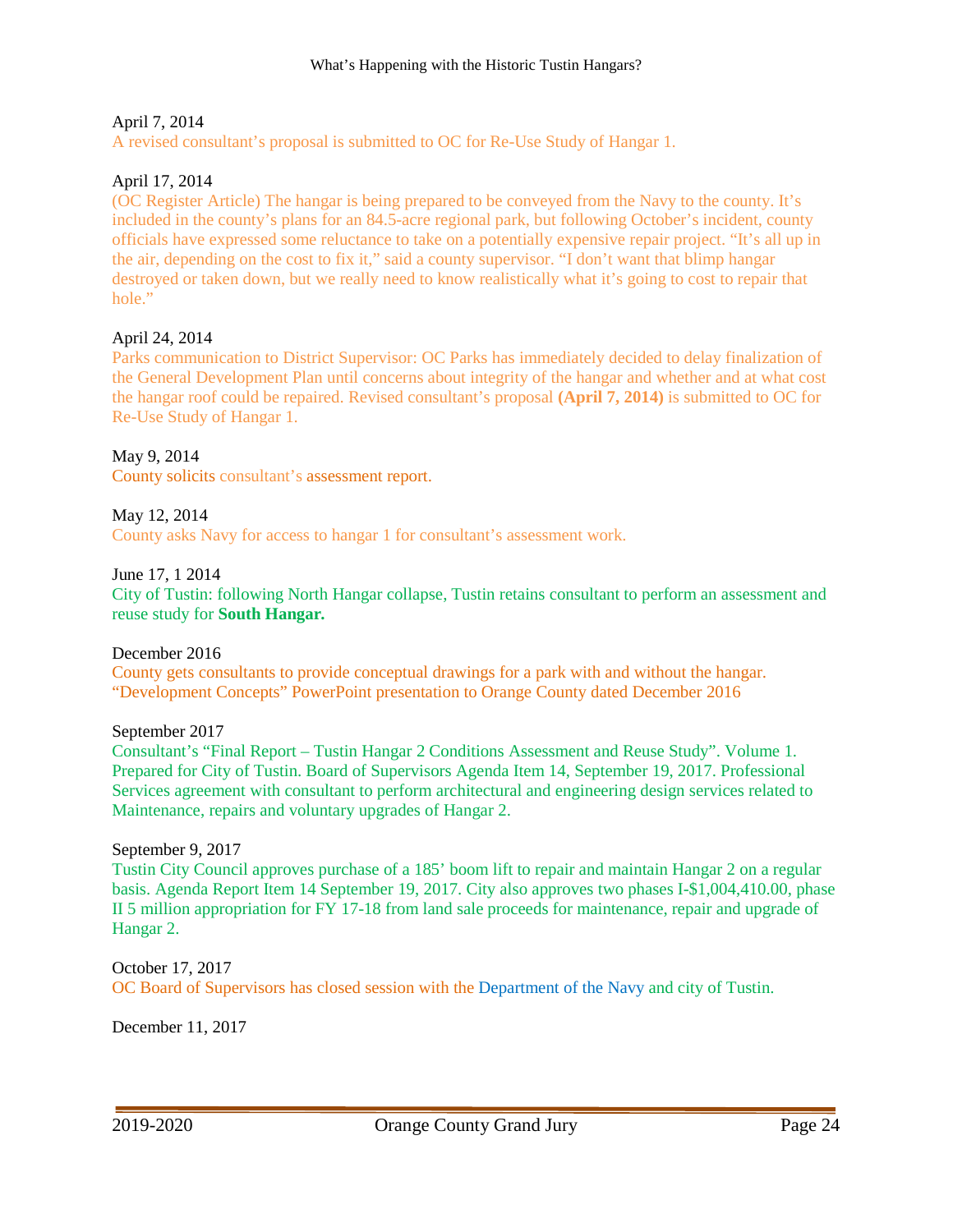Navy to Real Estate CEO – Request for meeting regarding Parcel 18 PBC. Navy anticipates FOST will be ready for review early summer 2018. If county contemplates a change beyond existing PBC, talk to NPS as soon as possible. County has not been able to attend meetings to discuss a way forward.

#### February 21, 2018

County acknowledges receipt of letter referenced above. Is glad to coordinate and refers to contact person.

#### March 8, 2018

Orange County RE CEO team met with Navy BRAC team to discuss transfer of Parcel 18.

#### March 27, 2018

Navy to Orange County Real Estate CEO – We are ready to convey Parcel 18 to National Parks Service by September of 2018. Conveyance to **Tustin** is desirable for any scenarios beyond the original PBC. Navy is concerned that changes to the original conveyance mechanism will cause substantial delays in the transfer date. Any scenario that changes the reuse plan needs to be vetted with the LRA (Tustin). Both city and county recently informed us the two parties are not coordinated on this effort. "Absent a viable path forward, the Navy will re-engage National Parks Service and the city of Tustin to discuss and alternative conveyance approach to meet the objectives of the reuse plan".

#### March 30, 2018

Navy issues Draft FOST 10 setting out their findings of suitability to transfer. EPA defers to State (DTSC) for review of environmental issues.

#### April 30, 2018

County to Navy and NPS– No additional direction from BoS since the previously approved **POU (2012)**. County states it is concerned about the condition of the North Hangar and ground contamination PFAS and PFOS.

#### May 23, 2018

Navy to Real Estate CEO –Navy believes a reassessment of the financing plans for the 2013 POU is prudent. Suggest you talk to NPS and Tustin if there is not an approved plan in place. Also, the Navy provides the reports showing levels of PFAS and PFOS.

#### August 4, 2018

Orange County gets consultant to provide conceptual plans for a park with hangar. (No details and no attempts to gain the approval of NPS).

#### September 11, 2018

Real Estate CEO letter to BOS: earlier this year, Navy said it intended to issue a FOST in September of 2018. CEO states County has not been able to determine if revenue is there to make the proposals viable.

They need to pursue the Historic Structure option to find greater economic opportunities**.** CEO asks BoS if they want to accept the property.

#### 2018

Tustin City Council approves a Capital Improvement Program Budget that includes funding for South Hangar improvements.

October 5, 2018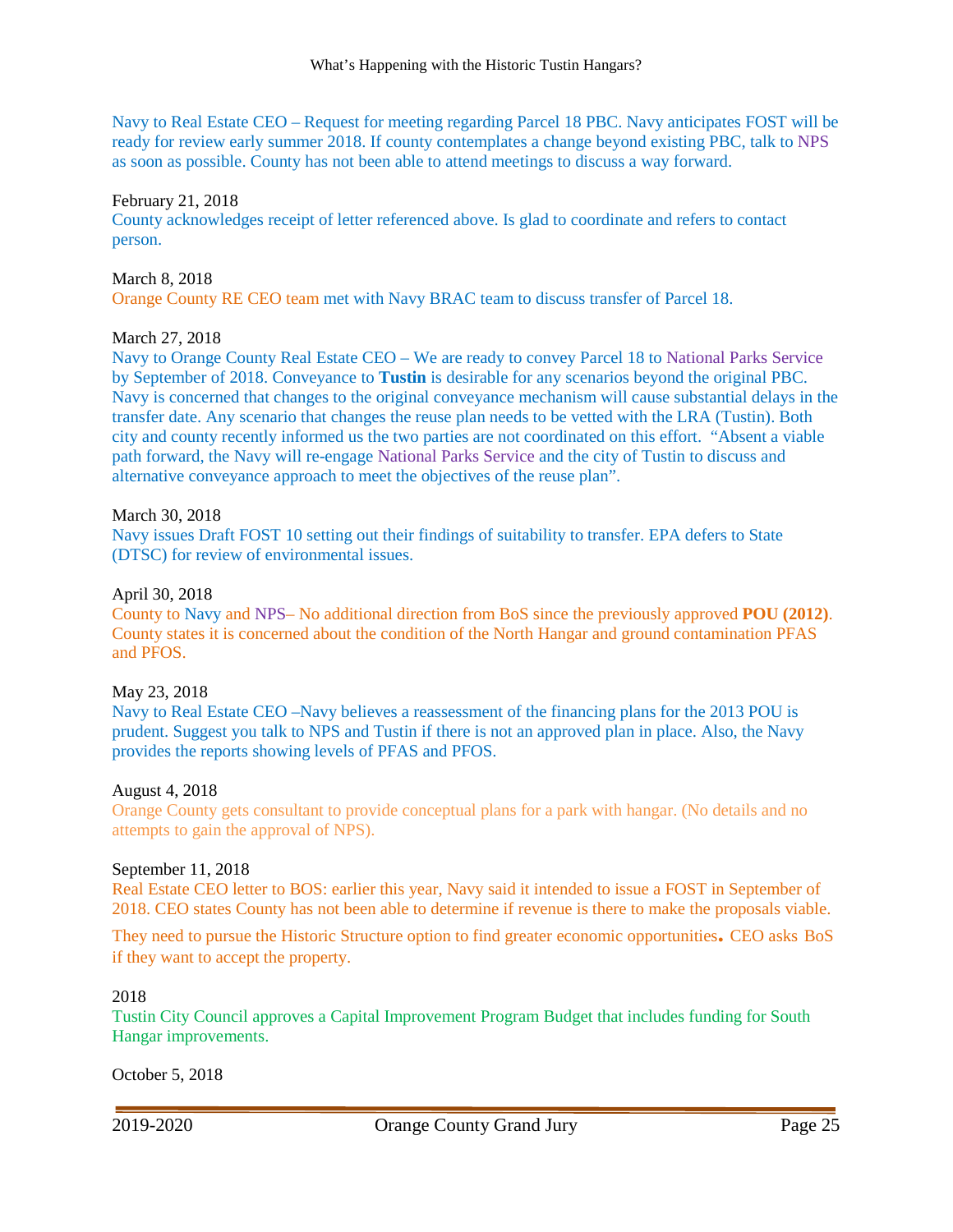From Navy to DTSC and WQCB**: Final** semi-annual groundwater monitoring data summary.

#### October, 2018

RAB indicate DoN is continuing to monitor, test, clean groundwater plumes and will report their conclusions and recommendations in 2018 and 2019.

#### November 30, 2018

FINAL summery report for locations and levels of PFAS and PFOS on site.

#### December 18, 2018

OC Board of Supervisors has closed session with the Department of the Navy, City of Tustin and Mater Dei Development regarding Parcel 18.

March 2019 PEERS lawsuit against Navy.

#### August 1, 2019

City of Tustin asks Navy to step up maintenance on Parcel 18. City has no right of entry (except in emergencies) and no personnel or budget to provide security services.

#### August 2019 DTSC is unable to concur that a Carve Out property is suitable for transfer due to findings from HERO.

#### August 15, 2019

Orange County Real Estate office e-mails the Navy to request meeting about Historic Monument requirements of NPS with regard to the hangar structure. It wants to better understand the requirements to help put together a proposal that will be met with approval by NPS. No response from NPS. (See October 15, 2019 entry below)

August 30, 2019 Navy to Tustin: we will step up maintenance and security on North Hangar site per your request.

September 2019 Tustin City Council has consultant produce bid-ready documents for a power and lighting package, and a structural package in line with CIP budget. Includes: voluntary upgrades to Hangar No. 2. (Truss Repair, Hangar Doors, Power Distribution, Exterior Shell and Fire Life Safety/Disabled Access).

October 8, 2019 City of Tustin meets with OC Supervisor 3rd District, regarding the 85-acre parcel and North Hangar.

October 10, 2019

RAB meeting at Tustin Senior Center. Ground contamination is being identified, classified and in some areas remediated by Navy contractors on an ongoing basis. DTSC has no timeline for establishing PFAS standards.

October 14, 2019

City of Tustin sends letter dated October 14, 2019 to Orange County reaffirming Tustin's good faith commitment to work with the Navy on property acquisition and asking the county to decide whether they still have a commitment to a regional park or not. If their intentions have changed, they need to engage